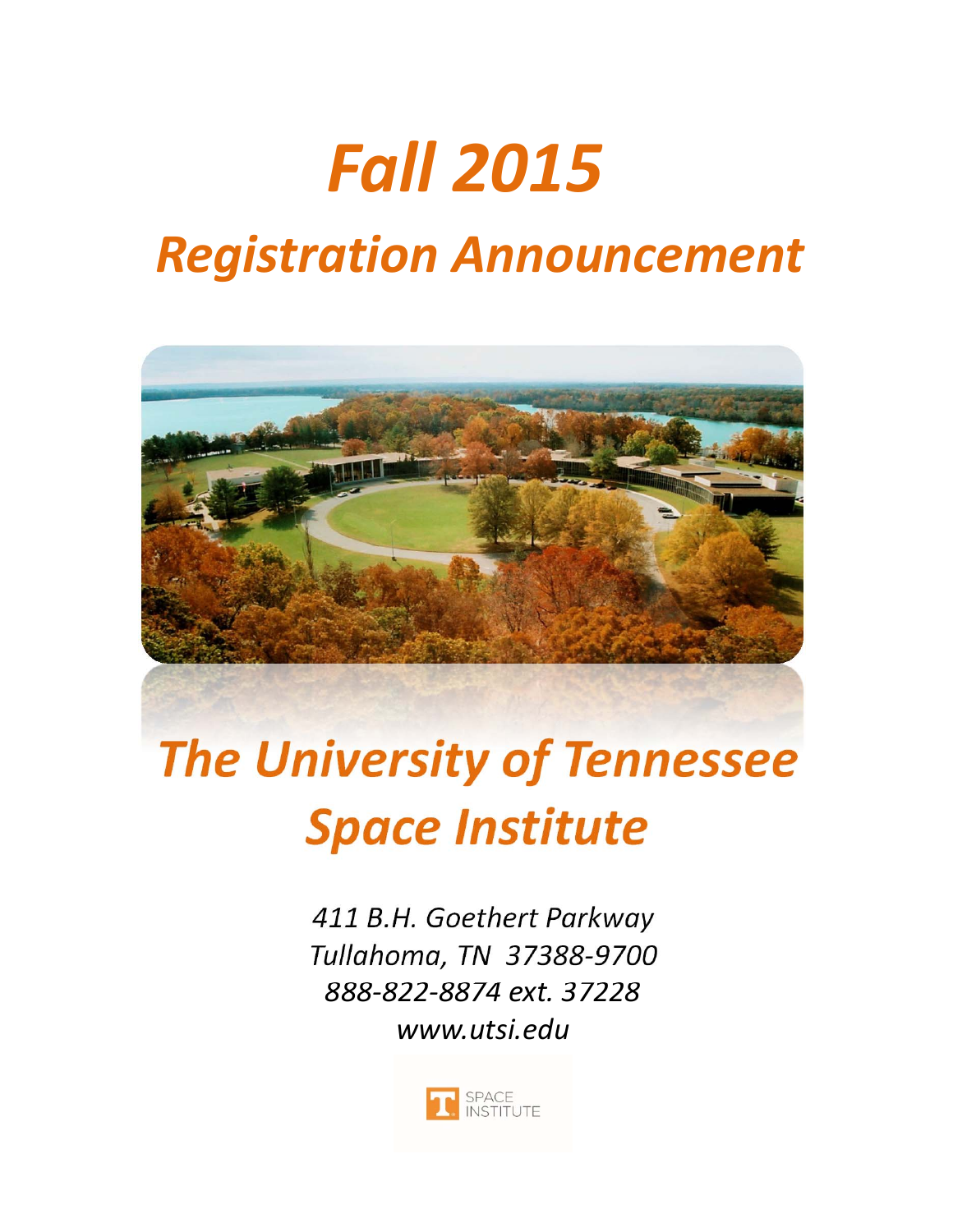# **TABLE OF CONTENTS**

Publication Number: E02-4001-001-15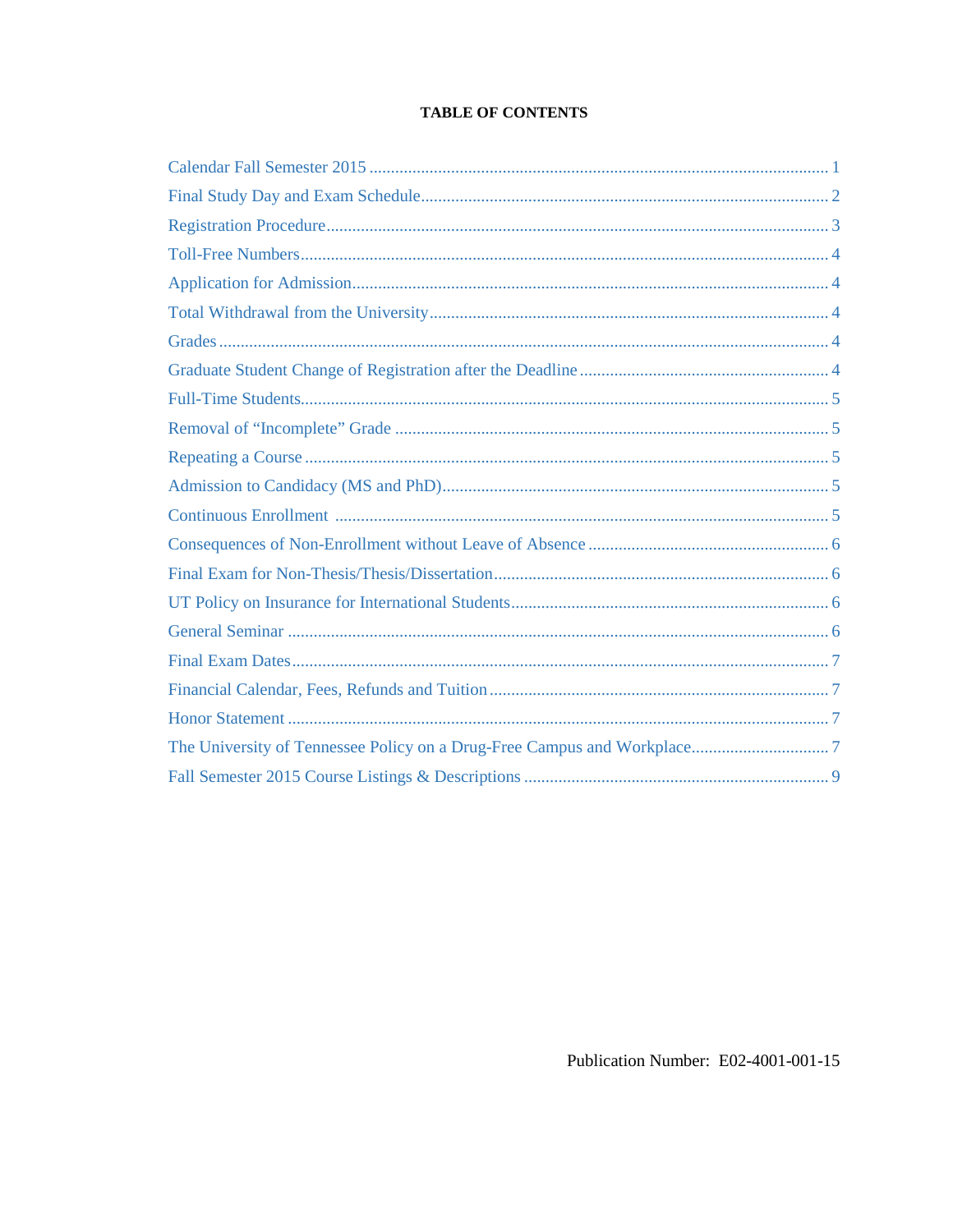# **CALENDAR - 2015 FALL SEMESTER**

<span id="page-2-0"></span>

| Fall 2015 Graduation Application Deadline (submit online at MyUTK)August 6, 2015             |  |
|----------------------------------------------------------------------------------------------|--|
|                                                                                              |  |
|                                                                                              |  |
|                                                                                              |  |
|                                                                                              |  |
| Last Day to final register, add, change grading options or drop without a "W"August 28, 2015 |  |
|                                                                                              |  |
|                                                                                              |  |
|                                                                                              |  |
| Preliminary Thesis/Dissertation Review Deadline (thesis@utk.edu) October 9, 2015             |  |
|                                                                                              |  |
| Last day to schedule final exam (non-thesis/thesis/dissertation) October 30, 2015            |  |
| Register to attend the Graduate Hooding Ceremony (http://gradschool.utk.edu) TBD             |  |
|                                                                                              |  |
| Last day to take final exam (non-thesis/thesis/dissertation)  November 6, 2015               |  |
|                                                                                              |  |
|                                                                                              |  |
|                                                                                              |  |
|                                                                                              |  |
| Deadline for Submission of Admission to Candidacy for students                               |  |
|                                                                                              |  |
|                                                                                              |  |
|                                                                                              |  |
|                                                                                              |  |
|                                                                                              |  |
|                                                                                              |  |
|                                                                                              |  |
|                                                                                              |  |
|                                                                                              |  |
|                                                                                              |  |

Second thesis/dissertation deadlines Defense Completed by December 1, 2015 Second Deadline Application Submitted by December 1, 2015 <http://gradschool.utk.edu/forms/Second%20Deadline%20Graduation%20Application.pdf> Thesis/Dissertation Submission Deadline by January 5, 2016 (Student will receive diploma spring 2016 semester, but will not be required to register for thesis/dissertation credits) A new graduation application must be submitted for Spring graduation. For more

Information on graduation steps see<http://gradschool.utk.edu/graduation.shtml>

# **SPRING SEMESTER 2016**

\_\_\_\_\_\_\_\_\_\_\_\_\_\_\_\_\_\_\_\_\_\_\_\_\_\_\_\_\_\_\_\_\_\_\_\_\_\_\_\_\_\_\_\_\_\_\_\_\_\_\_\_\_\_\_\_\_\_\_\_\_\_\_\_\_\_\_\_\_\_\_\_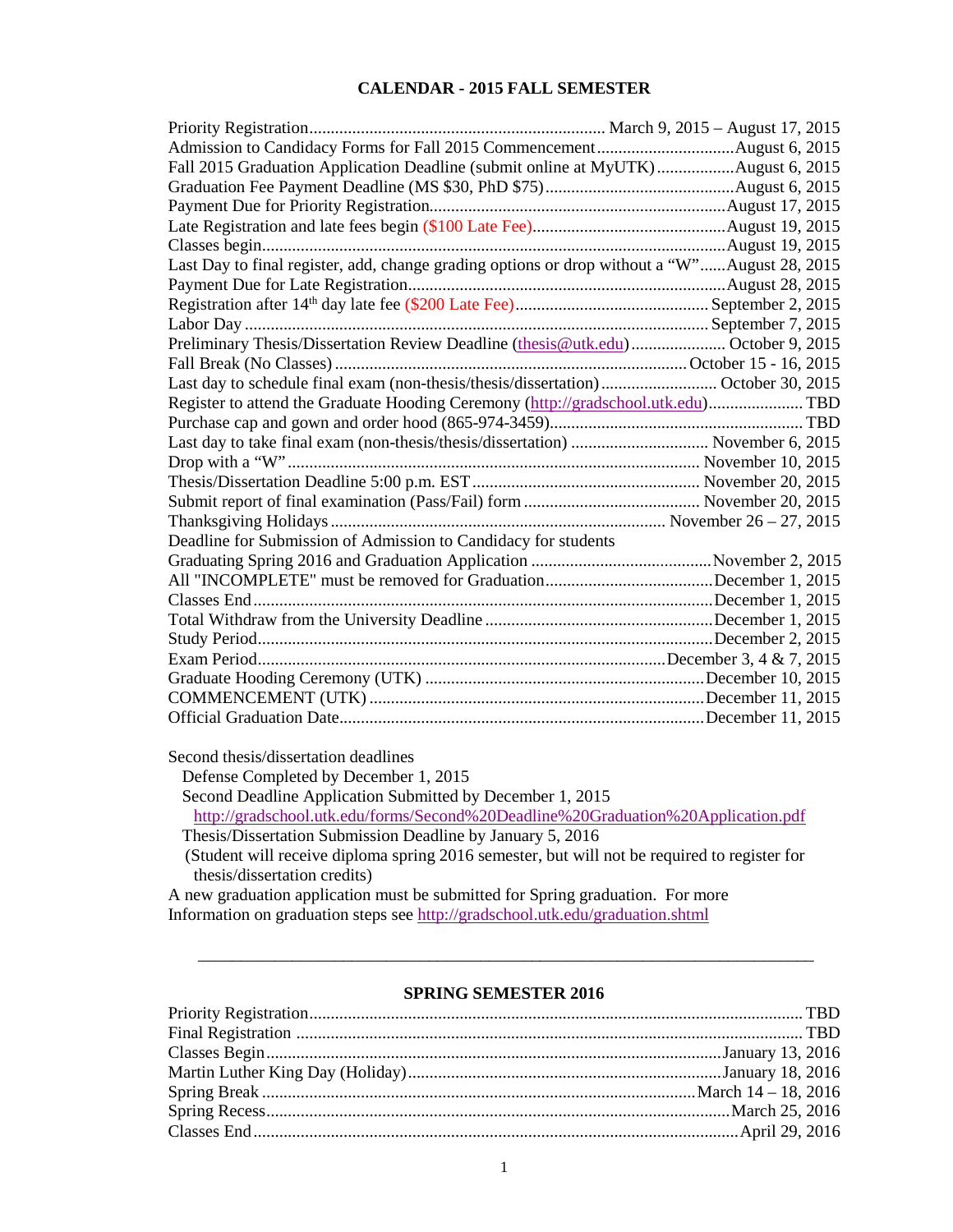<span id="page-3-0"></span>

# **Dates may be revised without notice. Please refer to the following sites for updates:**

<http://gradschool.utk.edu/ddategraduation.shtml> [http://registrar.tennessee.edu/academic\\_calendar/index.shtml](http://registrar.tennessee.edu/academic_calendar/index.shtml)

# **FALL SEMESTER 2015 FINAL STUDY DAY AND EXAM SCHEDULE**

# **FINAL EXAMS**

| REGULAR CLASS TIME | (Same Classroom) | EXAM TIME |
|--------------------|------------------|-----------|
|                    |                  |           |

1st Day – Thursday, December 3, 2015

| M/Th | $7:45 - 9:45$   |
|------|-----------------|
| M/Th | $10:15 - 12:15$ |
| M/Th | $1:00 - 3:00$   |
| M/Th | $3:30 - 5:30$   |
|      |                 |

# 2nd Day – Friday, December 4, 2015

| $9:15 - 10:30$  | Tu/Fri | $7:45 - 9:45$   |
|-----------------|--------|-----------------|
| $10:45 - 12:00$ | Tu/Fri | $10:15 - 12:15$ |
| $1:00 - 2:15$   | Tu/Fri | $1:00 - 3:00$   |
| $2:30 - 3:45$   | Tu/Fri | $3:30 - 5:30$   |

3rd Day – Monday, December 7, 2015

| $7:45 - 9:00$ | Tu/Fri | $7:45 - 9:45$   |
|---------------|--------|-----------------|
| $1:00 - 2:15$ | M/Th   | $10:15 - 12:15$ |

#### \*\*\*\* ATTENTION \*\*\*\*

#### ALL STUDENTS TAKING VIDEOTAPE COURSES CONTACT INSTRUCTOR FOR DATE AND TIME OF FINAL EXAM

# NO CLASSES WILL BE IN SESSION AT THIS TIME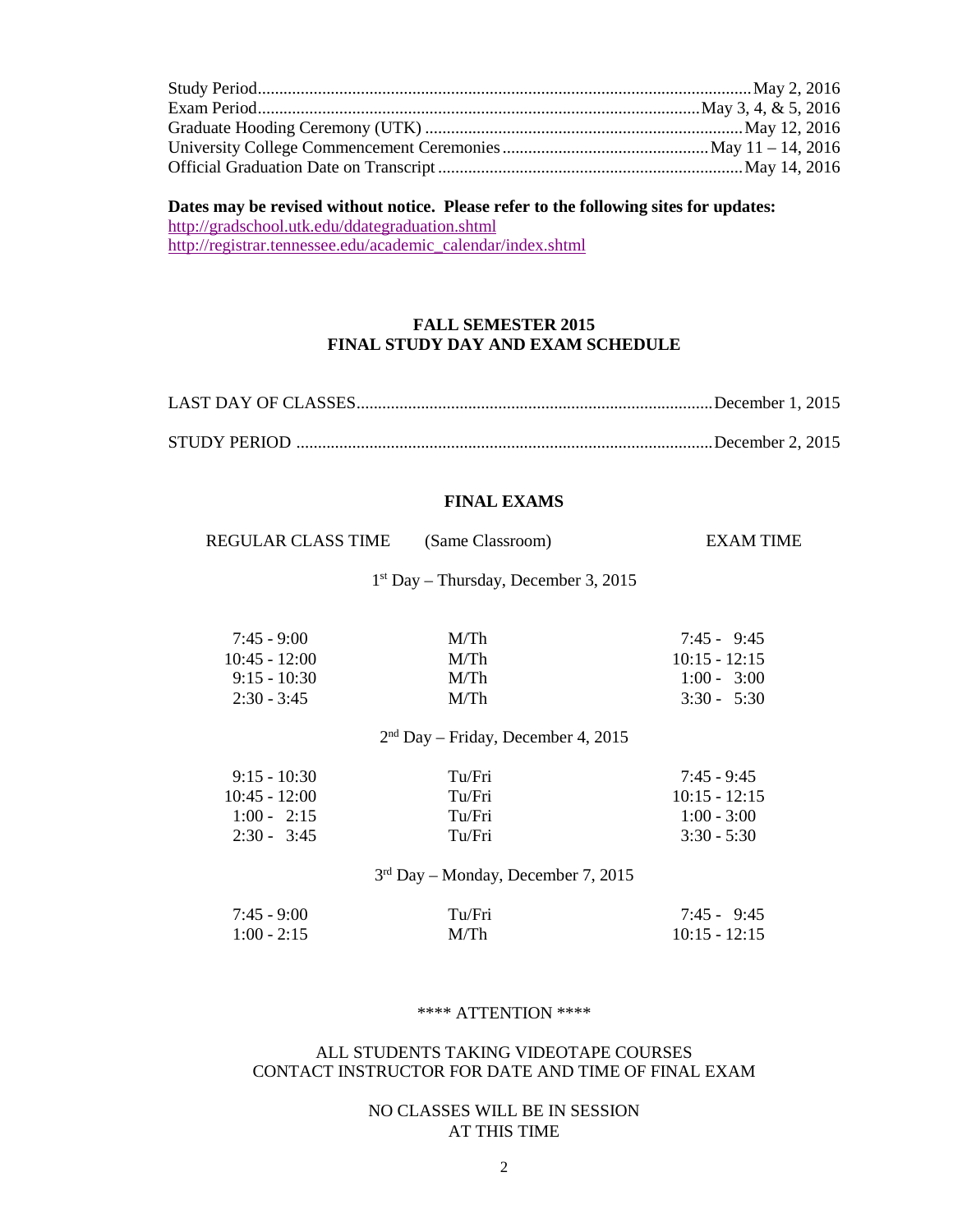#### **REGISTRATION ANNOUNCEMENT FALL SEMESTER 2015**

#### <span id="page-4-0"></span>NEW STARTING FALL 2015 – Increase in Late Registration Fee

Beginning Fall of 2015 a student who does not register until the first day of class (August 19, 2015) and who was eligible to register beforehand will be assessed a \$100 fee (an increase from the current \$20 fee). If the student registers after the 14th day (September 2, 2015) the fee increases to \$200. This is also applicable to students who register, are cancelled, and then reregister.

This increase is an attempt to encourage timely registration and discourage late registrations which negatively impact the university's ability to plan course offerings.

# **REGISTRATION PROCEDURE**

# **GRADUATE ACADEMIC ADVISING**

Graduate students should contact your departmental faculty to arrange an advising appointment. If you're not accepted into a specific program, the assistant to the dean of graduate studies or the designee may act as your advisor. When the web registration system asks if you've discussed your program with your advisor, you must answer yes to continue with the registration process.

# **REGISTRATION**

Students will register at [http://my.utk.edu.](http://my.utk.edu/) You will need to log in using your NetID and your NetID password. If you do not know your NetID and NetID password, go to <http://onestop.utk.edu/your-classes/registering-for-classes/> .

\*Log in to MyUTK. You can find a link by looking under "M" on the A-Z index [\(http://www.utk.edu/alpha/\)](http://www.utk.edu/alpha/) or by typing myutk.utk.edu directly into your browser. You will need to log in by typing utk\your NetID in the "username" field and then your NetID password in the "password" field.

\*Before you attempt to register, clear and pay any financial holds (parking tickets, library fines, fees, etc.).

\*Look under the "For Your Review" heading on the MyUTK portal page (located in the upper right-hand corner) for notification of any holds you may have.

\*Once you are logged into "My UTK," scroll down to "UTK Student Registration Links." Click on "Search for Classes" to look up sections and then register.

\*Print a copy of your schedule when you are finished registering.

If you have any questions, call the Office of the University Registrar at 865-974-2101 or contact Charlene Hane in Student Services room A-206, phone 931-393-7228, email [chane@utsi.edu.](mailto:chane@utsi.edu)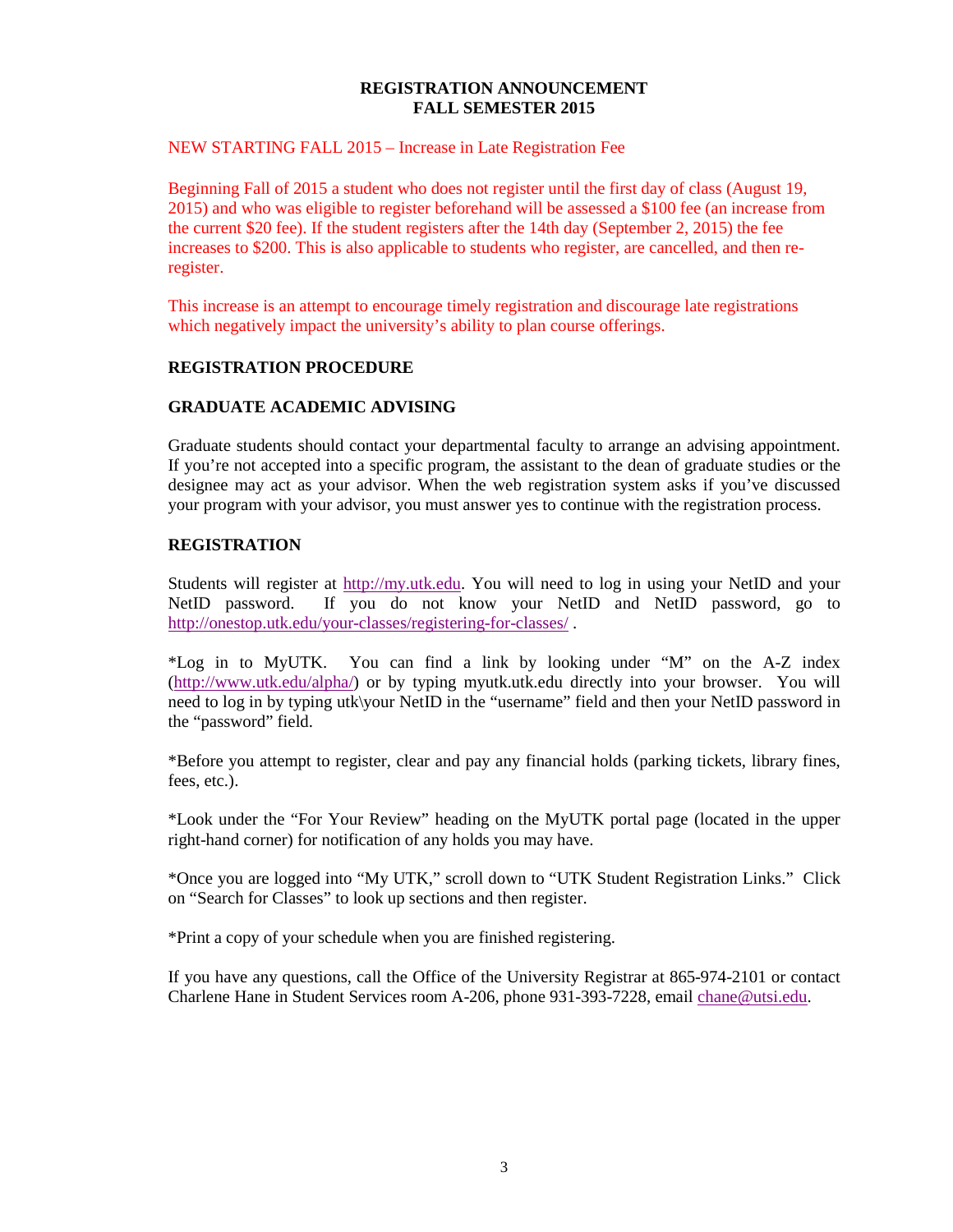# <span id="page-5-0"></span>**TOLL-FREE NUMBERS**

| For a specific office:     | 1-888-822-UTSI (8874) and the extension number. |
|----------------------------|-------------------------------------------------|
| For general information:   | 1-888-822-UTSI (8874)                           |
| Admissions Office:         | 1-888-822-UTSI (8874)-37213                     |
| Budget and Finance Office: | 1-888-822-UTSI (8874)-37297                     |
| <b>Student Services</b>    | 1-888-822-UTSI (8874)-37228                     |

#### **APPLICATION FOR ADMISSION**

No student will be allowed to register unless a completed Application for Admission to the Graduate School of the University of Tennessee, Knoxville (UTK) is on file in the Registrar's Office. An Application for Admission to the UTK Graduate School should be completed online at <https://www.applyweb.com/utg> and must be accompanied by a \$60.00 non-refundable application fee, payable to The University of Tennessee Space Institute. All applicants are required to provide one official transcript of all undergraduate and graduate records, GRE test scores and 3 letters of recommendation when applying. International applicants will also need to include TOEFL scores. Please select UT Space Institute if your plans are to attend the Tullahoma campus location. Only online applications will be accepted by Graduate Admissions Knoxville, TN.

Graduate Research Assistantship applications can be sent to the Director of Admissions, University of Tennessee Space Institute, MS-1, Tullahoma, TN 37388-9700. All applications should be accompanied by undergraduate and graduate transcripts and GRE test scores are required for all departments. All International applicants will need to provide TOEFL test scores in addition to GRE's. All official transcripts and test scores should be sent to College Code 1843, Graduate Admissions Office, 201 Student Services Building, Knoxville, TN 37996-0221. A full admission will not be granted by Graduate Admissions until all official test scores and degree confirmation are received. Please contact Dee Merriman, Director of Admissions, at (931) 393- 7213 or 888-822-8874 if you have questions.

# **TOTAL WITHDRAWAL FROM THE UNIVERSITY**

If, after registering for classes and either returning your fee payment or your Confirmation of Attendance form to the Bursar's Office, you decide not to enroll for this term, you must immediately notify Charlene Hane, Student Services, at UTSI. If you withdraw officially on or before a Change of Registration deadline, but after the no "W" deadline for a particular session, the grade of "W" will be issued.

# **GRADES**

Students may obtain their grades through the web at MyUTK or contact Charlene Hane, Student Services, Office A-206, (931) 393-7228.

# **GRADUATE STUDENTS CHANGE OF REGISTRATION AFTER THE DEADLINE**

To change registration in any way after the deadline, a graduate student must present a request, signed by the instructor(s) and adviser as evidence of their knowledge of the request to Charlene Hane, Student Services at UTSI. Graduate students must verify that ALL changes have been approved by their academic adviser. If the Office of Graduate Student Services approves the change of registration, the change will be noted on the student's permanent record. **THE DROP DEADLINE FOR GRADES AND THE DROP DEADLINE FOR FEE REFUNDS ARE NOT THE SAME.**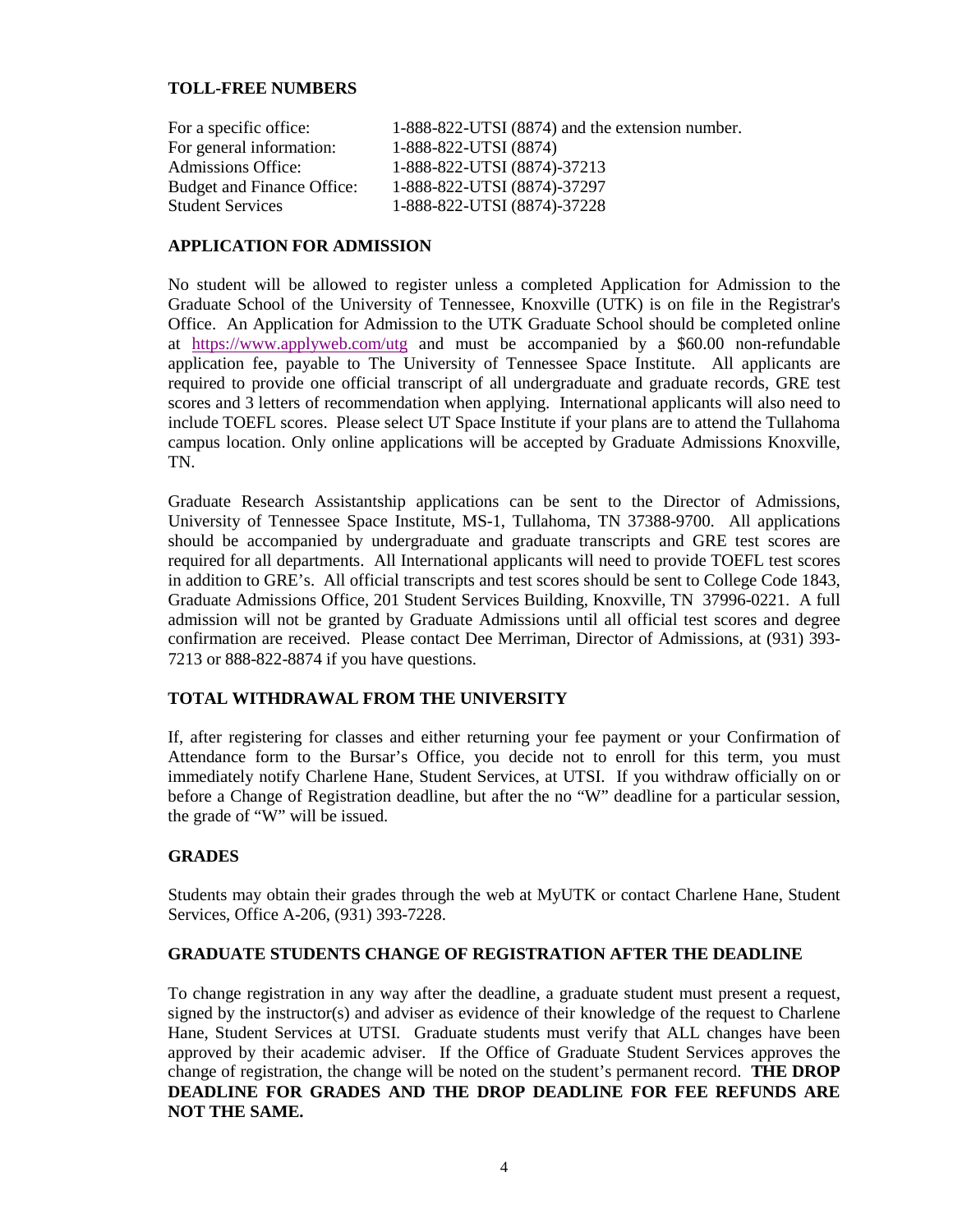# <span id="page-6-0"></span>**FULL-TIME STUDENTS**

Students enrolled in at least 9 semester hours during the Fall/Spring semesters or 6 hours in the Summer term are considered full-time students. Research Assistants must be full-time students and also enroll in one of the MABE 595 seminars or a PHYS 599 seminar each term, unless a waiver is granted by the Associate Executive Director.

# **REMOVAL OF INCOMPLETE GRADES**

All Incomplete Grades (I) must be removed prior to graduation. The instructor, in consultation with the student, decides the terms for the removal of the I, including the time limit for removal. If the I is not removed within one calendar year, the grade will be changed to an F. The course will not be counted in the cumulative grade point average until a final grade is assigned. No student may graduate with an I on the record. Students planning to graduate Fall Semester 2015 must remove all INCOMPLETE GRADES by **December 1, 2015.** Contact Charlene Hane, Student Services, to remove an Incomplete Grade.

# **REPEATING A COURSE**

No graduate student may repeat a course for the purpose of raising a grade already received, with the exception of a NC course. A graduate student cannot do additional work nor repeat an examination to raise a final grade.

# **ADMISSION TO CANDIDACY**

#### **MASTER OF SCIENCE DEGREE:**

Each M.S. student, including IE Capstone Project students, is responsible for submitting a completed and signed Admission to Candidacy Application at least one semester prior to receiving the degree.

Candidacy committee changes or course changes must be submitted to the committee chairman using a Revision form. If changing from a thesis option to a non-thesis option or vice versa, a new Admission to Candidacy Application must be submitted. All forms must be processed through Student Services.

# **DOCTORAL DEGREE:**

A Doctoral Committee should be formed during the student's first year of doctoral study. Any changes to the doctoral committee (deletions or additions) must be submitted to the Committee Chairman using a Revision form for approval. Each doctoral student is responsible for submitting a completed Admission to Candidacy form signed by the doctoral committee at least one semester prior to receiving the degree. All forms must be processed through Student Services.

# **CONTINUOUS ENROLLMENT**

All degree-seeking graduate students are expected to make a full commitment to their graduate and professional study in order to ensure that they can complete all degree requirements without unnecessary delay. Graduate students are therefore required to maintain an active status through continuous enrollment from the time of first enrollment until graduation.

Continuous enrollment is maintained by registering for a minimum of one graduate credit hour per semester (excluding the summer, unless stipulated otherwise by the program or department).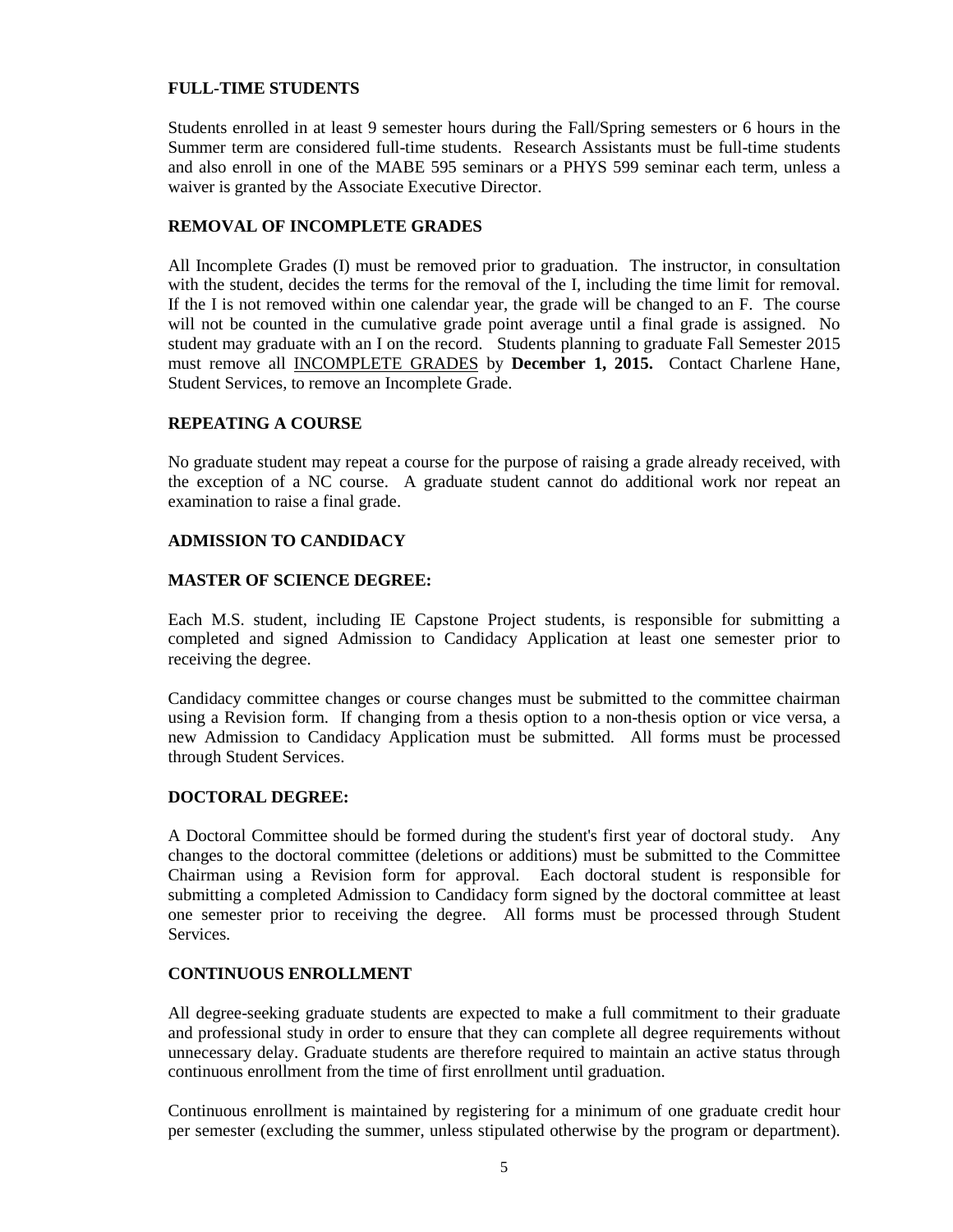<span id="page-7-0"></span>However, students who have started taking dissertation hours (course 600) must maintain a minimum of three credit hours per semester during all semesters, including the summer, as stipulated in the policy on "Registration for Course 600 (Doctoral Research and Dissertation)" in order to comply with the Continuous Enrollment requirement (see under Doctoral Programs for details).

The minimum enrollment for international students may be different, and international students always need to check with the Center for International Education (CIE) in order to determine what minimum enrollment they need to maintain in order to satisfy all enrollment requirements attached to their specific visa.

# **CONSEQUENCES OF NON-ENROLLMENT WITHOUT LEAVE OF ABSENCE**

Graduate students who do not maintain continuous enrollment as stipulated in the "Continuous Enrollment" policy will lose their active student status. A student who has lost his or her active status without having been granted a Leave of Absence for the period of non-enrollment ahead of time will not be allowed to continue in his her graduate program until readmitted. (see policy on "Readmission" in the Graduate Catalog for more details).

Non-enrollment other than during an approved Leave of Absence (LOA) does not alter or affect any of the milestone deadlines, such as admission to candidacy, time to degree, etc.

Upon approval for readmission to complete the interrupted degree program, students will be retroactively enrolled in every semester of missed enrollment for one graduate credit hour of Course 502 or for three graduate credit hours of Course 600 (whichever is appropriate). Students will be responsible for paying the past tuition charges and fees as well as the current university per semester late registration penalty. All past due charges will need to be paid before the Graduate School will approve the student for any future enrollment.

# **FINAL EXAM FOR NON-THESIS, CAPSTONE PROJECT STUDENTS, THESIS AND DISSERTATION STUDENTS**

A candidate presenting a thesis or dissertation must pass a final oral examination on all work offered for the degree. The examination is scheduled through Student Services. Failure to notify Student Services of the examination date will put the student at risk for graduating that semester. Final examinations not properly scheduled MUST be repeated. The final draft of the thesis must be distributed to the committee members at least two weeks prior to the date of the final examination. In case of a grade of "Fail", the candidate may not apply for re-examination until the following semester. The result of the second examination is final.

#### **UT POLICY ON INSURANCE FOR INTERNATIONAL STUDENTS**

All foreign national students registered with the University of Tennessee, Knoxville, are required to have comprehensive medical insurance. The policy for the 2014-2015 academic year is provided by United HealthCare Student Resources. The premium must be paid before provided by United HealthCare Student Resources. registration. Contact the Human Resources Office (room C-106 ext. 37267) for further information.

#### **GENERAL SEMINAR**

A number of seminars of interest to all UTSI students and general public will be offered throughout the semester.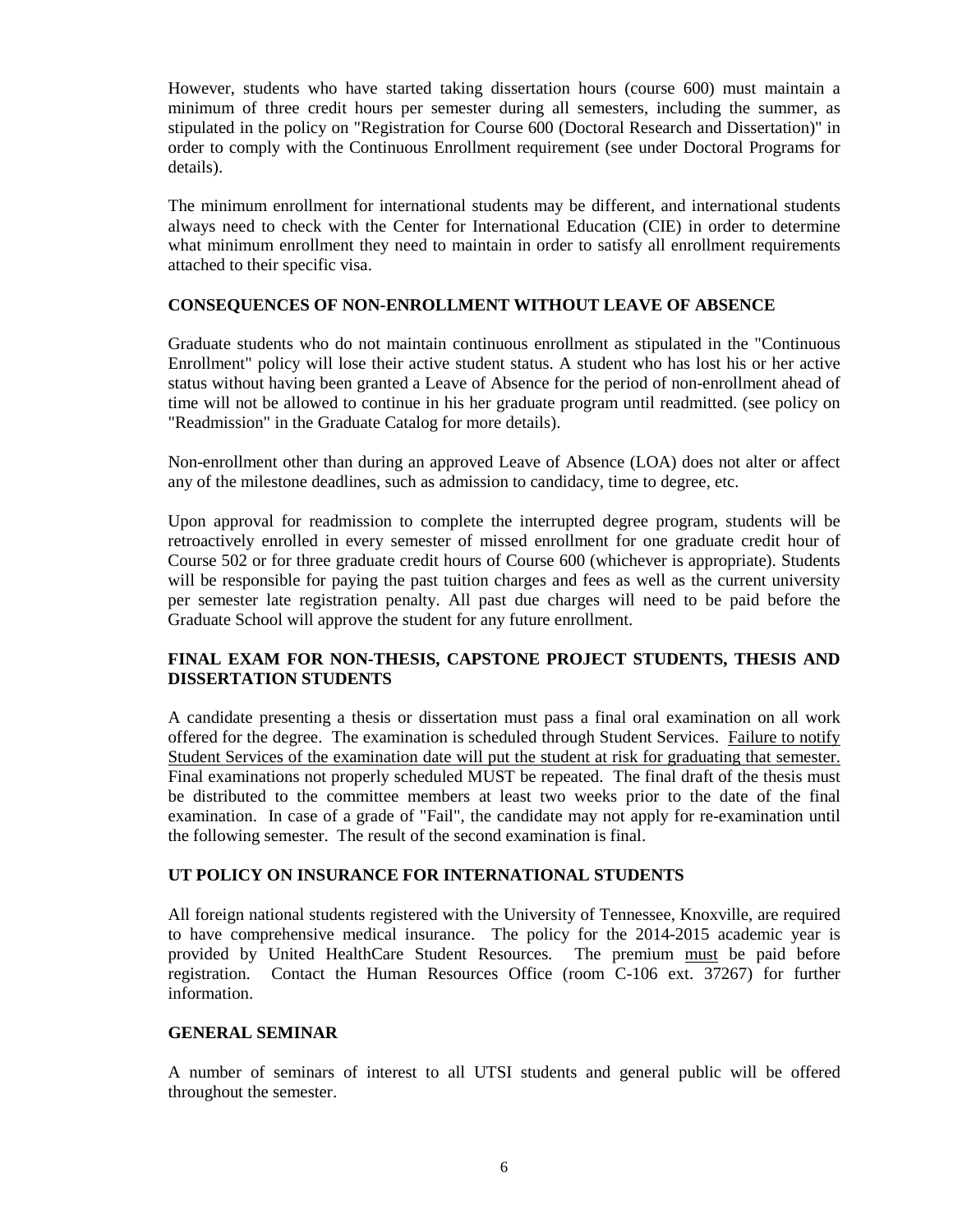#### <span id="page-8-0"></span>**FINAL EXAM DATES**

#### **STUDY PERIOD – December 2, 2015 FINAL EXAMS –December 3, 4, & 7, 2015**

#### **FINANCIAL CALENDAR, FEES, REFUNDS, AND TUITION**

Please click FEES link to the most current information. You may also contact Jennifer Boyles in the Business and Finance Office at *jboyles@utsi.edu* or phone number 931-393-7297.

The UTSI Budget and Finance Accounts Receivable Office will no longer accept payment for tuition and fees by credit card starting Spring 2015. All students will need to login to MyUTK One Stop to make secure payments online.

Please see One Stop - Paying Tuition and Fees webpage for more details <http://onestop.utk.edu/pay/> .

#### **Credit or Debit Cards**

There is a 2.75% service fee for these payments. UT has a contract with an outside vendor to provide this service. The vendor retains the fee in full.

#### **HONOR STATEMENT**

The following Honor Statement is signed by all students applying to The Graduate School:

"An essential feature of The University of Tennessee, Knoxville is a commitment to maintaining an atmosphere of intellectual integrity and academic honesty. As a student of the University, I pledge that I will neither knowingly give nor receive any inappropriate assistance in academic work, thus affirming my own personal commitment to honor and integrity."

For official information on all UTK Graduate School policies, refer to the current UTK Graduate Catalog available at [http://catalog.utk.edu.](http://catalog.utk.edu/) The student handbook "Hilltopics" is available in Student Services, D-100 or online at<http://dos.utk.edu/hilltopics/> .

**The University of Tennessee Space Institute reserves the right to cancel any class with an insufficient number of students, or for other reasons.**

#### **THE UNIVERSITY OF TENNESSEE POLICY ON A DRUG-FREE CAMPUS AND WORKPLACE**

In support of the Drug-Free Workplace Act of 1988 (Public Law 100-690) and the Drug-Free Schools and communities Act of 1989, the University of Tennessee is notifying all students, faculty, and staff of the following university policy approved by the UT Board of Trustees on 21 June 1990.

It is the policy of the University of Tennessee to maintain a safe and healthful environment for its students and employees. Therefore, university policy prohibits the unlawful use, manufacture, possession, distribution, or dispensing of drugs ("controlled substances" as defined in the Controlled Substances Act, 21 U.S.C. 812) and alcohol on university property or during university activities.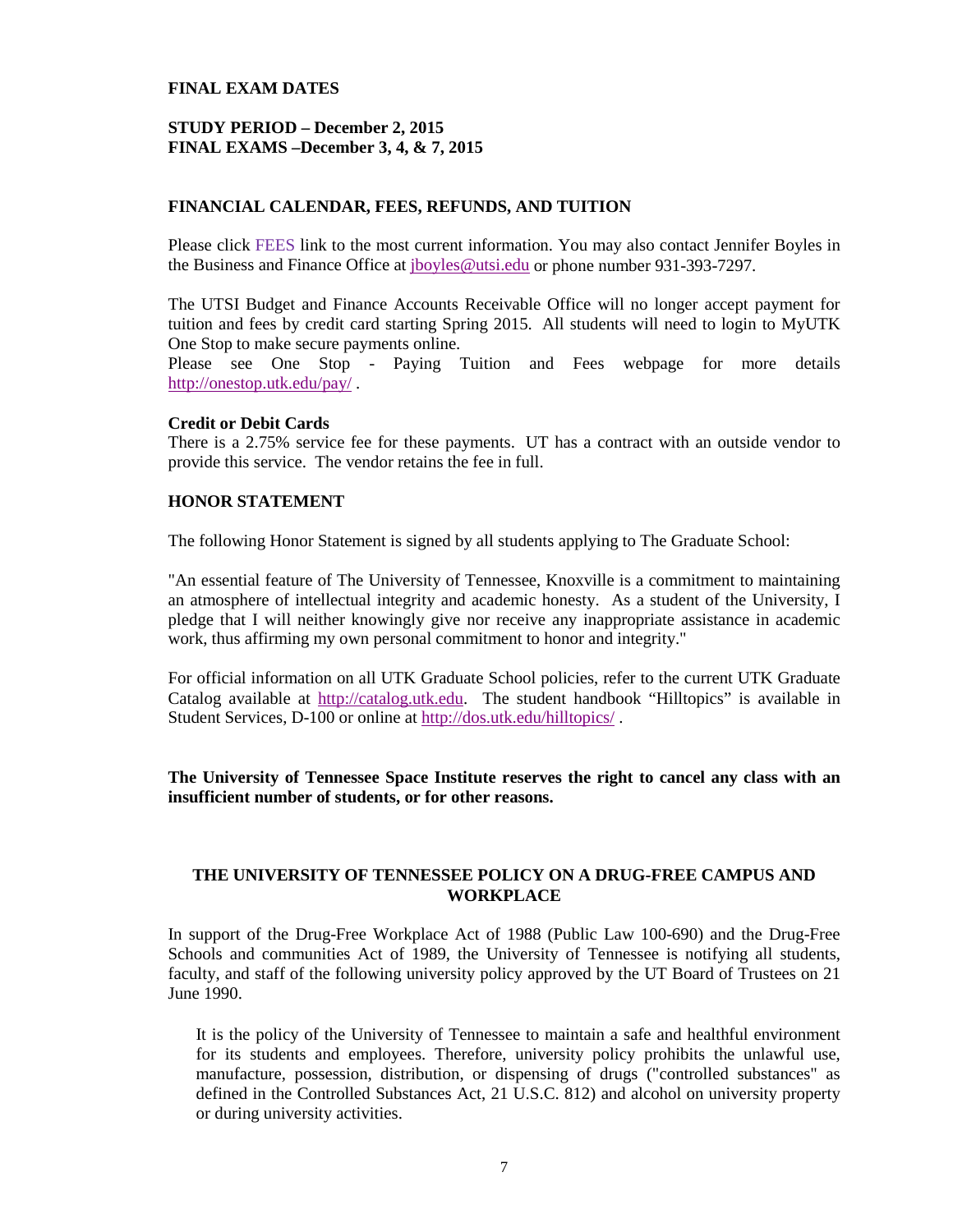Violation of this policy is grounds for disciplinary action--up to and including immediate discharge for an employee and permanent dismissal of a student. Federal and state laws provide additional penalties for such unlawful activities, including fines and imprisonment (21 U.S.C. 841 et seq.; T.C.A. 39-6-401 et seq.). Local ordinances also provide various penalties for drug- and alcohol-related offenses. The university is bound to take all appropriate actions against violators, which may include referral for legal prosecution or requiring the individual to participate satisfactorily in an approved drug use or alcohol abuse assistance or rehabilitation program.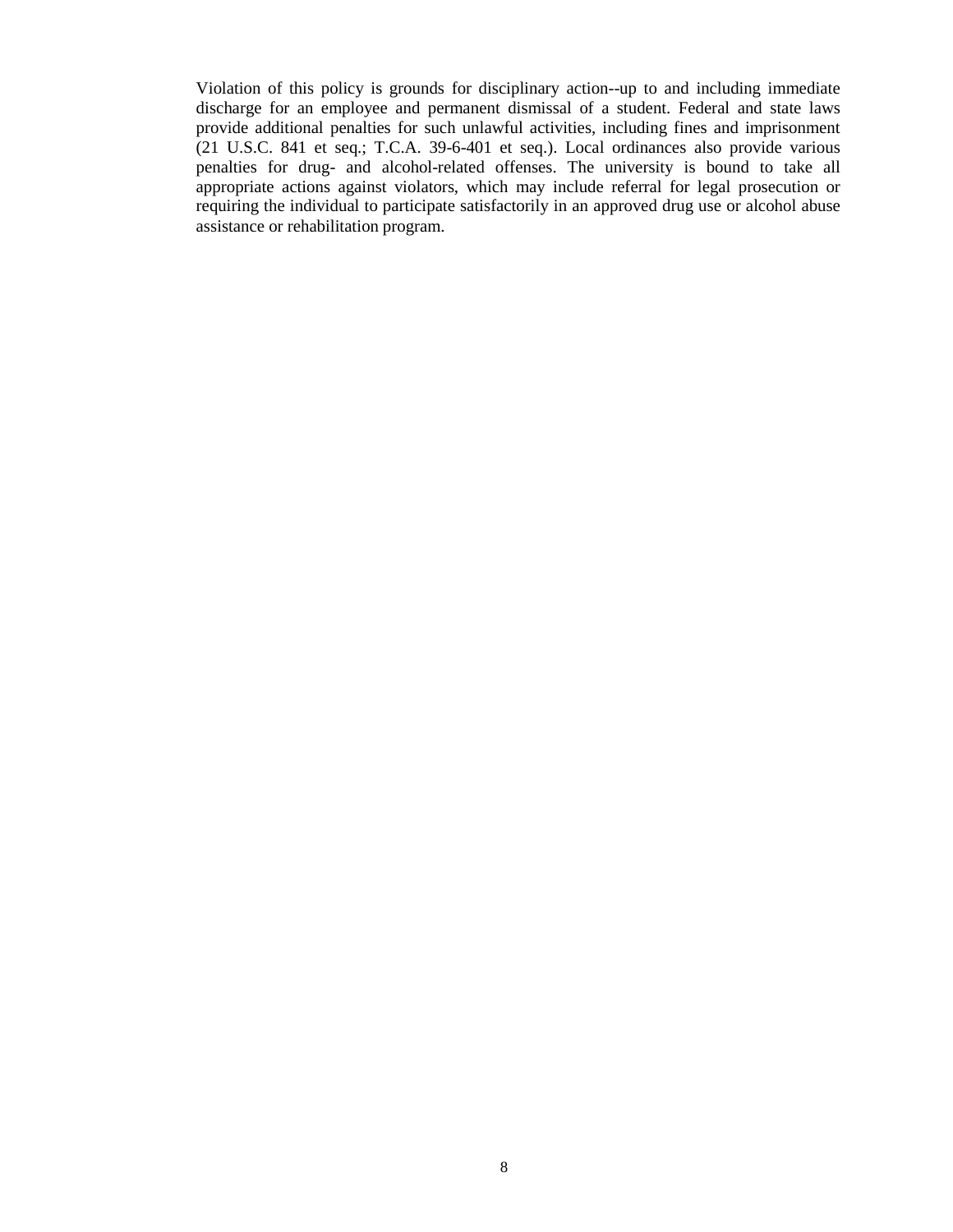# <span id="page-10-0"></span>**THE UNIVERSITY RESERVES THE RIGHT TO REVISE ANY INFORMATION LISTED IN THIS TIMETABLE OF CLASSES**

# **The University of Tennessee Space Institute Fall 2015 Course Listings**

#### **AEROSPACE ENGINEERING**

| AE   | 500 | Master's Thesis $(1-15)$ |                 |
|------|-----|--------------------------|-----------------|
| SEC. | 001 | CRN 42761                | Abedi           |
|      | 009 | CRN 42777                | Anusonti-Inthra |
|      | 010 | CRN 42781                | Majdalani       |
|      | 011 | CRN 42783                | Moeller         |
|      | 021 | CRN 42801                | Schmisseur      |
|      | 012 | CRN 42786                | <b>Solies</b>   |
|      | 013 | CRN 42787                | Vakili          |
|      | 014 | CRN 42788                | Zhang           |
|      |     |                          |                 |

*Grading Restriction: P/NP only. Repeatability: May be repeated. Credit Level Restriction: Graduate credit only. Registration Restriction(s): Minimum student level – graduate.*

AE 502 Registration for Use of Facilities (1-15) SEC. 002 CRN 42806 Moeller

Required for the student not otherwise registered during any semester when student uses university facilities and/or faculty time before degree is completed. *Grading Restriction: Satisfactory/No Credit grading only. Repeatability: May be repeated. Credit Restriction: May not be used toward degree requirements. Credit Level Restriction: Graduate credit only. Registration Restriction(s): Minimum student level – graduate*

|           | $AE$ 511 Inviscid Flow (3)                |               |       |
|-----------|-------------------------------------------|---------------|-------|
|           | SEC. 002 CRN 46548                        |               |       |
| TEXT: TBD |                                           |               |       |
|           | TIME: Tuesday & Thursday                  | $8:40 - 9:55$ | E-110 |
|           | <b>PROF:</b> Dr. Phuriwat Anusonti-Inthra |               |       |

Kinematics and dynamics of inviscid fluids; potential flow about body, conformal mapping. *(DE) Prerequisite(s): 541 and Mathematics 425.*

| AE.   |                                | 515 Air Vehicle Aerodynamics and Performance (3)                                       |       |
|-------|--------------------------------|----------------------------------------------------------------------------------------|-------|
| SEC.  | 001 CRN 45542 (Video Recorded) |                                                                                        |       |
| TEXT: |                                | M. Asselin; An Introduction to Aircraft Performance; AIAA Education Series, Reston, VA |       |
|       | 1997; ISBN 1-75-623241-X       |                                                                                        |       |
|       | TIME: Tuesday & Friday         | $1:00 - 2:15$                                                                          | E-111 |
|       | <b>PROF:</b> Dr. Peter Solies  |                                                                                        |       |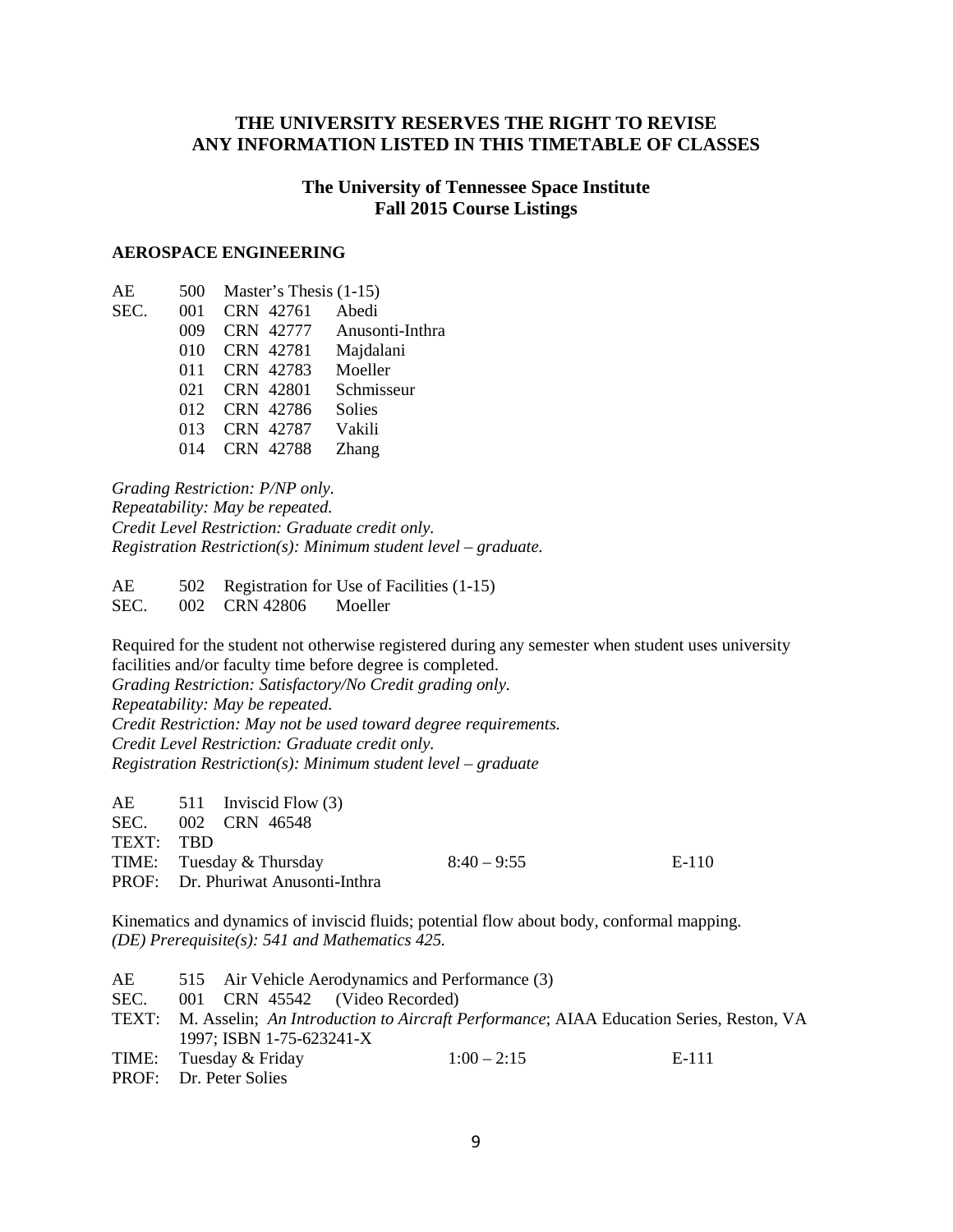Application of aerodynamics principles to air vehicles to provide estimates of performance, stability, and control characteristics for subsonic to hypersonic speeds. Relations among thrust, drag, lift and attitude, propulsion systems, vehicle performance characteristics, and trajectory optimization.

| AE    | 521 Aerodynamics of Compressible Fluids I (3) |                                                                                                |       |
|-------|-----------------------------------------------|------------------------------------------------------------------------------------------------|-------|
| SEC.  | 001 CRN 46327                                 |                                                                                                |       |
| TEXT: |                                               | John D. Anderson; <i>Modern Compressible Flow: With Historical Perspectives</i> ; 3rd Edition; |       |
|       | McGraw Hill; ISBN 0-07-242443-5.              |                                                                                                |       |
|       | TIME: Monday & Wednesday                      | $10:10-11:25$                                                                                  | E-110 |
|       | PROF: Dr. John Schmisseur                     |                                                                                                |       |

One-dimensional internal and external flow; waves; small perturbation theory; slender body theory; similarity rules; method of characteristics.

| AE 533 Dynamics (3)      | (Cancelled)   |       |
|--------------------------|---------------|-------|
| SEC. 002 CRN 47723       |               |       |
| TEXT: TBD                |               |       |
| TIME: Monday & Wednesday | $1:10 - 2:25$ | E-110 |
| PROF: Dr. Xiaopeng Zhao  |               |       |
|                          |               |       |

Kinematics and dynamics of particles in three dimensions. Rotating coordinate systems. Hamilton's principle. Lagrange's equations of motion. Kinematics and dynamics of rigid bodies. *Cross-listed: (Same as Mechanical Engineering 533.)*

*Recommended Background: 391 or Mathematics 431 and an undergraduate vibrations course.*

|                   | $AE$ 541 Fluid Mechanics I (3) |                 |       |
|-------------------|--------------------------------|-----------------|-------|
|                   | SEC. 003 CRN 46589             |                 |       |
| TEXT: TBD         |                                |                 |       |
|                   | TIME: Monday & Wednesday       | $11:40 - 12:55$ | E-114 |
| PROF: Zhili Zhang |                                |                 |       |

Derivation of equations governing flow of inviscid and viscous fluids (conservation of mass, Newton's second law, conservation of energy). Equations of state and constitutive relations. Euler and Navier-Stokes forms and nondimensionalization. Exact solutions and introduction to potential and boundarylayer flows.

*Cross-listed: (Same as Mechanical Engineering 541; Biomedical Engineering 541.) Recommended Background: A fluid mechanics course.*

| AE   |                               |               | 557 Aerospace Vehicle Flutter and Vibration (3)                                                |       |
|------|-------------------------------|---------------|------------------------------------------------------------------------------------------------|-------|
| SEC. |                               | 001 CRN 48397 | (Video Recorded)                                                                               |       |
|      |                               |               | TEXT: Aircraft Vibration and Flutter; Scanlan, R.H. and Rosenbaum, R.; Dover Publications, New |       |
|      | York, NY; 1968                |               |                                                                                                |       |
|      | TIME: Wednesday               |               | $2:30-5:00$                                                                                    | E-111 |
|      | <b>PROF:</b> Dr. Peter Solies |               |                                                                                                |       |

Aeroelastic phenomena. Structural and aerodynamic operators. Stability criteria for airfoils operating in oscillating stream. Two- and three-dimensional flutter of wings, control surfaces and empennages. *(DE) Prerequisite(s): 551.*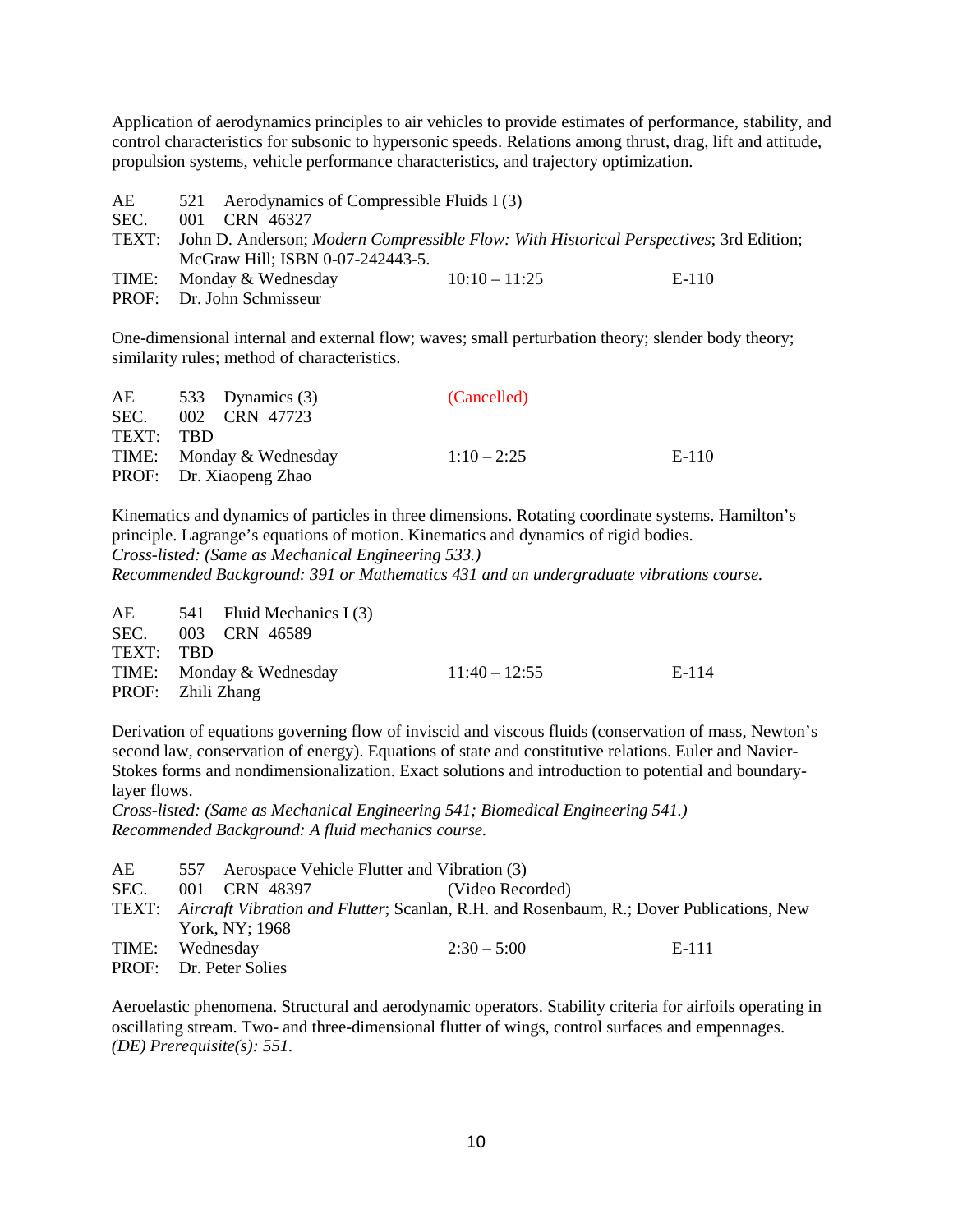AE 581 Rocket Propulsion I (3)

SEC. 001 CRN 50978

TEXT: George P. Sutton and Oscar Biblarz, Rocket Propulsion Elements, 8th ed. Whiley. [http://www.amazon.com/Rocket-Propulsion-Elements-George-](http://www.amazon.com/Rocket-Propulsion-Elements-George-Sutton/dp/0470080248/ref=sr_1_1?ie=UTF8&qid=1437680444&sr=8-1&keywords=sutton+rocket+propulsion+elements)[Sutton/dp/0470080248/ref=sr\\_1\\_1?ie=UTF8&qid=1437680444&sr=8-](http://www.amazon.com/Rocket-Propulsion-Elements-George-Sutton/dp/0470080248/ref=sr_1_1?ie=UTF8&qid=1437680444&sr=8-1&keywords=sutton+rocket+propulsion+elements)  $\frac{1\&keywords=suiton+rocket+propusion+elements}{TIME:}$  TIME: Tuesday & Friday  $1:00-2:15$ Tuesday & Friday  $1:00 - 2:15$  E-113

PROF: Dr. Trevor Moeller

Rocket propulsion fundamentals; thermodynamics of nonreacting and chemically reacting ideal gases, rocket nozzle design; ideal rocket performance parameters; rocket heat transfer; chemistry of propellants; liquid rocket engine systems; ground testing; introduction to solid propellant rockets. *Registration Permission: Consent of Instructor.*

| AE   | 590     |           | Selected Engineering Problems (2-6) |
|------|---------|-----------|-------------------------------------|
| SEC. | $002 -$ | CRN 42814 | Abedi                               |
|      | 003     | CRN 42815 | Anusonti-Inthra                     |
|      | 004     | CRN 46329 | Majdalani                           |
|      | 005     | CRN 46330 | Moeller                             |
|      | 009     | CRN 46334 | Schmisseur                          |
|      | 006     | CRN 46331 | Solies                              |
|      | 007     | CRN 46332 | Vakili                              |
|      |         | CRN 46333 | <b>Zhang</b>                        |
|      |         |           |                                     |

*Repeatability: May be repeated. Maximum 6 hours. Comment(s): Enrollment limited to students in problems option. Registration Permission: Consent of advisor.*

AE 595 Aerospace Engineering Seminar (1)

SEC. 001 CRN 42818

TEXT: None

TIME: Will be announced through email

PROF: Dr. Ahmad Vakili

All phases of aerospace engineering, reports on current research at the University of Tennessee, Knoxville, and UTSI.

*Grading Restriction: Satisfactory/No Credit grading only. Repeatability: May be repeated. Maximum 20 hours.*

| AE.  |                                       |                                              |                 | 599 Special Topics in Aerospace Engineering: Computational Fluid Dynamics (3) |       |
|------|---------------------------------------|----------------------------------------------|-----------------|-------------------------------------------------------------------------------|-------|
| SEC. |                                       | 001 CRN 42821 (Same as ME 599 001 CRN 43513) |                 |                                                                               |       |
|      | TEXT: Handouts provided by instructor |                                              |                 |                                                                               |       |
|      | TIME: Monday & Wednesday              |                                              | $11:40 - 12:55$ |                                                                               | E-110 |
|      | PROF: Dr. Greg Power                  |                                              |                 |                                                                               |       |

This course uses a commercial CFD code that is widely accepted and used in industries and government labs as a hands-on introduction to computational fluid dynamics. After a brief review of the fundamentals, the course will cover various aspects of the simulation process including geometry modeling, grid generation, solution strategy and post processing primarily through practical examples that bring out the importance of proper understanding of the underlying physics for the problem. Examples will also attempt to cover a wide range of problems that cover different types of flow conditions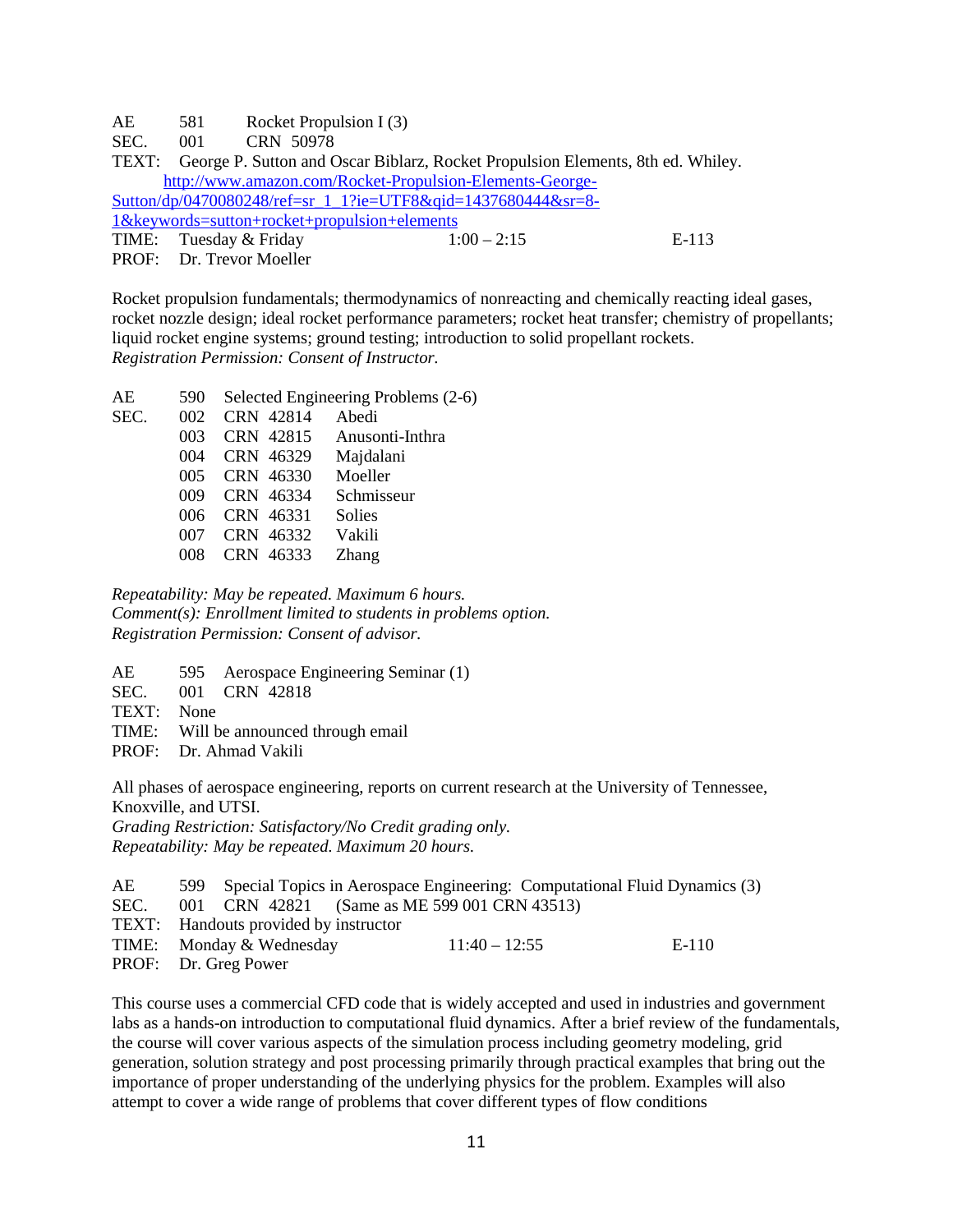(incompressible/compressible, laminar/turbulent, steady/unsteady flows, free surface flows, flows with heat transfer and possibly reacting flows).

A personal computer with at least a 64-bit processor and  $4 - 8$  GB of RAM is required for this course. *Repeatability: May be repeated. Maximum 6 hours. Registration Permission: Consent of instructor.*

AE 599 Special Topics in AE: Micro/Nano Electro Mechanical Systems (3) (Cancelled) SEC. 002 CRN 42822 (Same as ME 599 008 CRN 47765) TEXT: Textbook: Liu, C. *Foundations of MEMS*, 2nd Edition, Pearson Education: New Jersey, 2010, ISBN 10: 0132497360, ISBN 13: 9780132497367. Reference: Marc J. Madou, Fundamentals of Microfabrication and Nanotechnology; 3rd Edition, CRC Press, 2011; ISBN 9780849331800. G. Kovacs, *Micromachined Transducer Sourcebook*, McGraw-Hill, 1998. Nadim Maluf, An Introduction to [Microelectromechanical](http://www.amazon.com/exec/obidos/tg/detail/-/1580535909/qid=1096321638/sr=1-1/ref=sr_1_1/104-8336441-9979102?v=glance&s=books) Systems Engineering, 2nd Edition, Artech House Publishers; 2004, ISBN 978-1-58053-590-8. Sami Franssila; *Introduction to Microfabrication*, Wiley, 2010; ISBN 978-0-470-74983-8. TIME: Tuesday & Thursday  $10:10-11:25$  E-110 PROF: Dr. Feng-Yuan Zhang

The lectures will cover fundamentals and elements of micro/nano-scale design, fabrication, integration, and systems, including lithography, deposition, etching, thin film, surface modification, bonding, and characterization. The videos/movies will be presented to introduce the state-of-the-art fabrication process and integration. Their applications to energy systems, power/propulsion devices, biomedical applications, transducers and actuators will be discussed.

*Repeatability: May be repeated. Maximum 6 hours.*

| AE | 599                 |                              | Special Topics in AE: Micro/Nano Manufacturing (3) |       |
|----|---------------------|------------------------------|----------------------------------------------------|-------|
|    | SEC. 006 CRN        | 49902                        | (Same as ME 599 010 CRN 48834)                     |       |
|    |                     | TEXT: Provided by instructor |                                                    |       |
|    |                     | TIME: Tuesday & Thursday     | $2:40 - 3:55$                                      | E-110 |
|    | PROF: Dr. Anming Hu |                              |                                                    |       |

Fundamentals of micro-nano-manufacturing with an emphasis on the relationships between unique functions of micro-nano-materials, designed architectures, and appropriate manufacturing strategies will be discussed. This course will well blend the knowledge of nanotechnology, advanced manufacturing and additive manufacturing (3D printing). Students will conduct independent literature review research on micro-nano-manufacturing techniques they selected. The group project will be conducted in the Instructor labs.

This interactive course is designed for both undergraduate and graduate students. Prerequisites and Co-requisites:

Basics of manufacturing sciences and mechanical engineering will be required. If in doubt, please ask instructor for approval. Number of seats will be limited to 15 for effective group projects at the Instructor's lab.

*Major: Open to all Engineering Majors [seniors and graduate students] Repeatability: May be repeated. Maximum 6 hours.*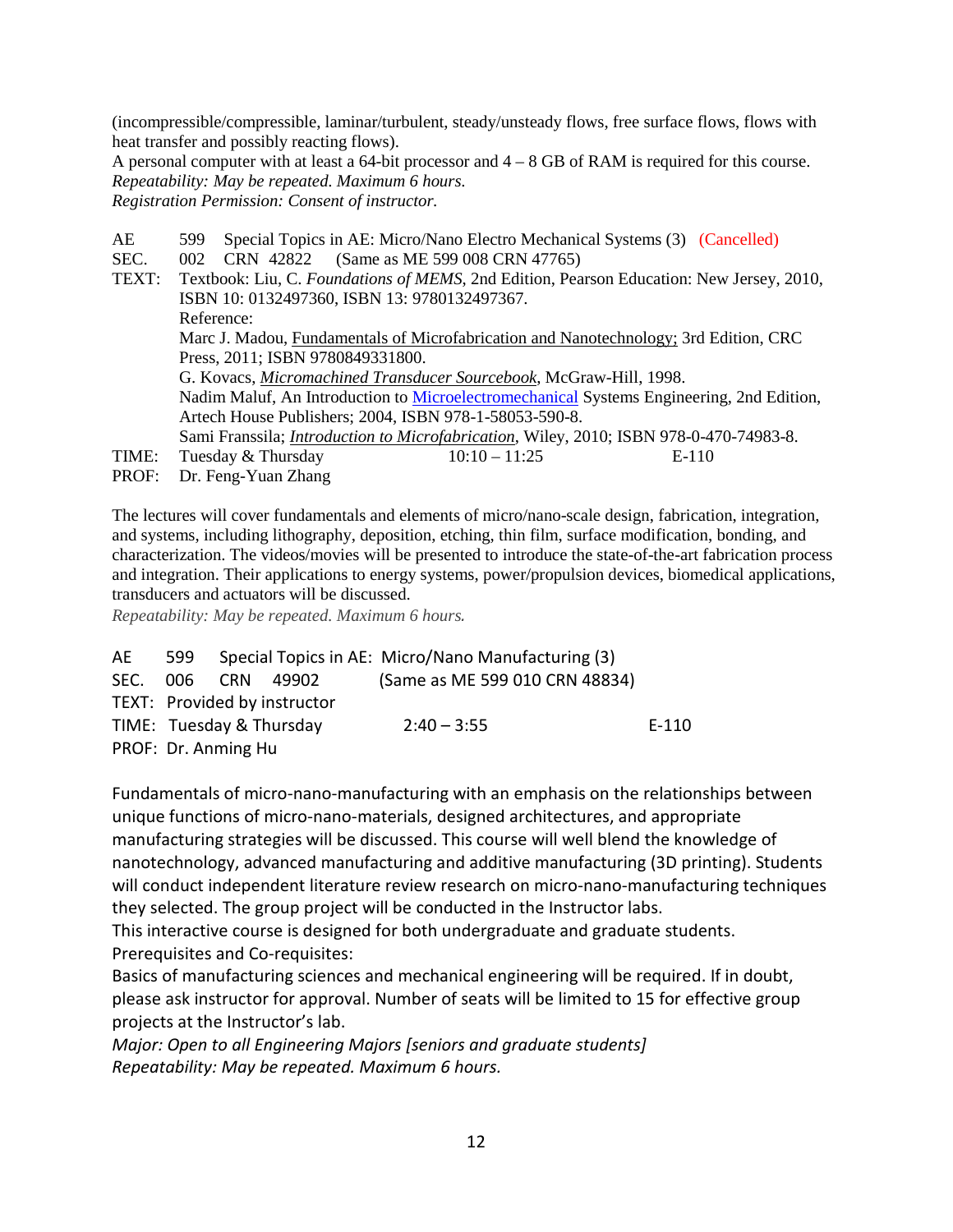| AE   | 600 |           | Doctoral Research/Dissertation (3-15) |
|------|-----|-----------|---------------------------------------|
| SEC. | 004 | CRN 42832 | Abedi                                 |
|      | 005 | CRN 42834 | Anusonti-Inthra                       |
|      | 006 | CRN 42836 | Majdalani                             |
|      | 007 | CRN 42838 | Moeller                               |
|      | 017 | CRN 46556 | Schmisseur                            |
|      | 008 | CRN 42840 | <b>Solies</b>                         |
|      | 014 | CRN 42846 | Vakili                                |
|      | 015 | CRN 42847 | Zhang                                 |
|      |     |           |                                       |

*Grading Restriction: P/NP only. Repeatability: May be repeated. Registration Restriction(s): Minimum student level – graduate.*

AE 601 Doctoral Research Methodology (3) SEC. 002 CRN 50271 TEXT: TBD TIME: TBD PROF: Dr. Kivanc Ekici

Methods of planning and conducting original research and proposal writing. *Registration Restriction(s): Minimum student level – graduate / doctoral students. Registration Permission: Departmental approval.*

| AE | 681 Advanced Viscous Flow Theory (3) |               |       |
|----|--------------------------------------|---------------|-------|
|    | SEC. 001 CRN 49936                   |               |       |
|    | TEXT: TBD; Handouts will be provided |               |       |
|    | TIME: Monday & Wednesday             | $8:40 - 9:55$ | E-110 |
|    | PROF: Dr. Ahmad Vakili               |               |       |

Critical review of significance to governing equations. Nature of boundary layer approximation as singular perturbation problem. Uniqueness and existence of solutions. Applications of group theory. Special problem areas of interest to students.

*(DE) Prerequisite(s): 512, continuum mechanics, and Mathematics 562. Registration Restriction(s): Minimum student level – graduate.*

#### **AVIATION SYSTEMS**

| AS.  | 500 Master's Thesis $(1-15)$ |
|------|------------------------------|
| SEC. | 001 CRN 46335 Brooks         |
|      | 002 CRN 46336 Solies         |

*Grading Restriction: P/NP only. Repeatability: May be repeated. Credit Level Restriction: Graduate credit only. Registration Restriction(s): Minimum student level – graduate*

AS 502 Registration for Use of Facilities (1-15) SEC. 001 CRN 46339 Brooks 002 CRN 46340 Solies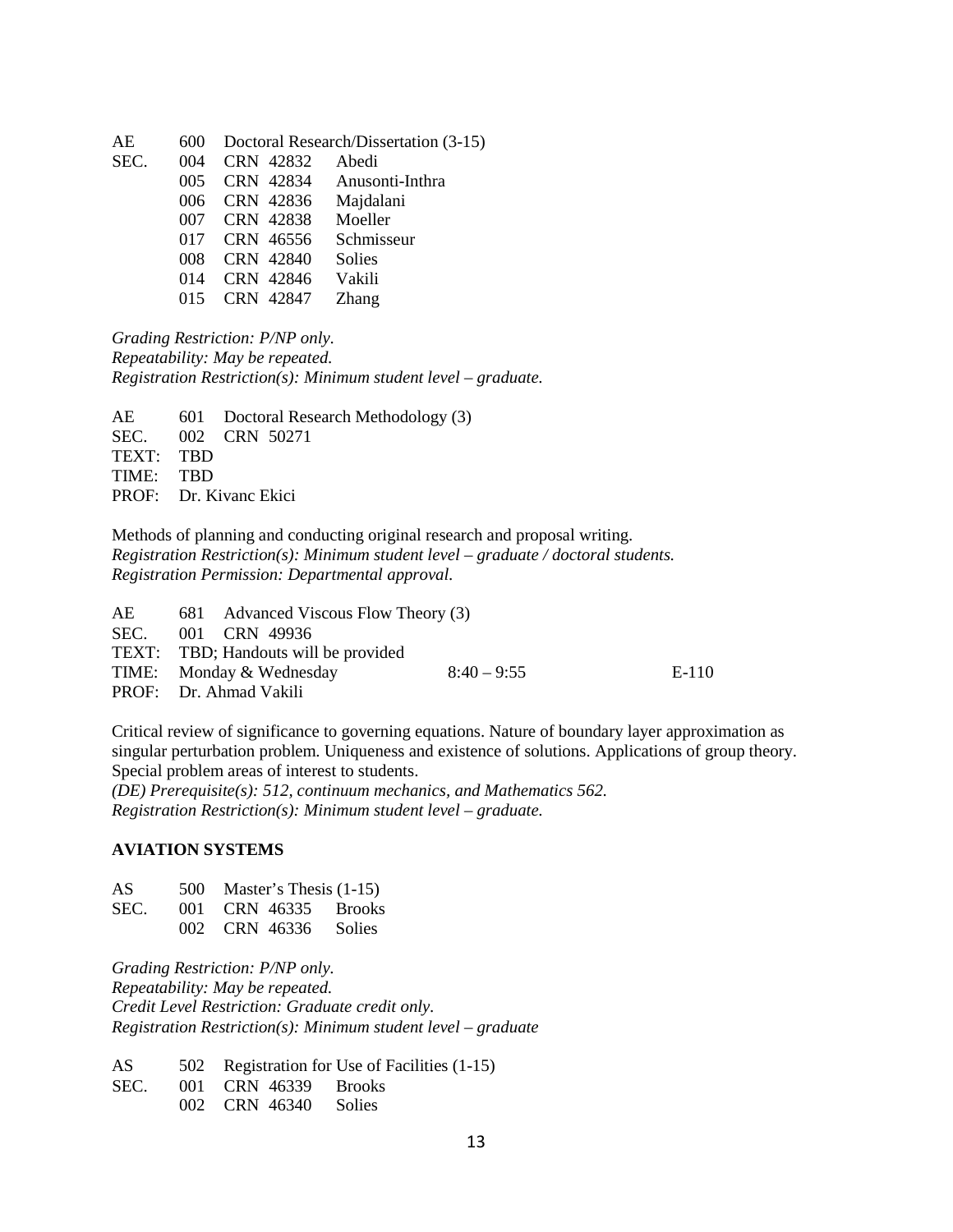Required for the student not otherwise registered during any semester when student uses university facilities and/or faculty time before degree is completed.

*Grading Restriction: Satisfactory/No Credit grading only. Repeatability: May be repeated. Credit Restriction: May not be used toward degree requirements. Credit Level Restriction: Graduate credit only. Registration Restriction(s): Minimum student level – graduate.*

AS 522 Experimental Flight Mechanics: Fixed Wing Stability & Control (3) SEC. 001 CRN 46344 TEXT: Ralph D. Kimberlin; *Flight Testing of Fixed Wing Aircraft*; AIAA; 1<sup>st</sup> Edition; ISBN 1-56347-564-2 TIME: Tuesday & Friday 10:30 – 11:45 Airport Classroom PROF: Dr. Peter Solies

Fundamental theories, flight test techniques, and data collection and analyses for fixed wing aircraft stability and control. Topics: static and dynamic longitudinal stability, longitudinal maneuvering stability and control, static and dynamic lateral-directional stability, lateral control power, and departure testing. Weekly classroom academics with approximately 4-6 flight labs. *(DE) Prerequisite(s): 516 and 521.*

AS 550 Project in Aviation Systems (3) SEC. 001 CRN 46345 Brooks 002 CRN 46346 Solies

*Repeatability: May be repeated. Maximum 15 hours. Credit Restriction: Maximum of 3 hours may be applied toward degree requirements. Comment(s): Non-thesis aviation systems majors only. Credit Level Restriction: Graduate credit only. Registration Restriction(s): Minimum student level - graduate.*

#### **BIOMEDICAL ENGINEERING**

BME 500 Master's Thesis (1-15) SEC. 012 CRN 47438 Johnson

*Grading Restriction: P/NP only. Repeatability: May be repeated. Credit Level Restriction: Graduate credit only. Registration Restriction(s): Minimum student level – graduate.*

- BME 529 Applications of Linear Algebra in Engineering Systems (3)
- SEC. 002 CRN 47558 (Video Recorded)
- TEXT: *Advanced Linear Algebra for Engineers with MATLAB*; Sohail A. Dianat and Eli S. Saber; CRC Press; Latest Edition; ISBN 978-1-4200-9523-4
- TIME: Tuesday & Friday 9:30 10:45 E-113 PROF: Dr. Monty Smith

Fundamental concepts of linear algebra to problems in engineering systems: steady state and dynamic systems. Geometric and physical interpretations of relevant concepts: least square problems, LU, QR, and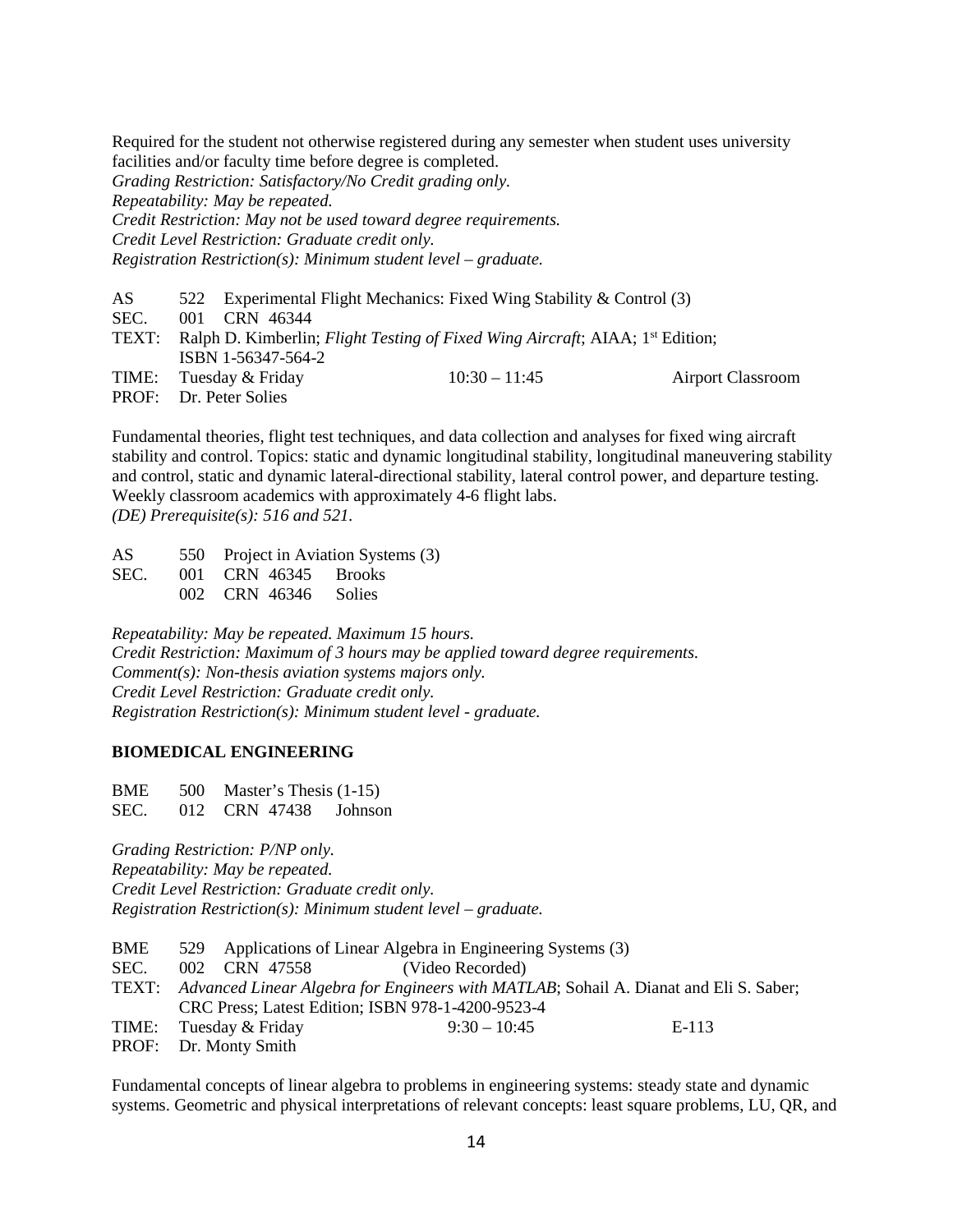SVD decompositions of system matrix, eigenvalue problems, and similarity transformations in solving difference and differential equations; numerical stability aspects of various algorithms; application of linear algebra concepts in control and optimization studies; introduction to linear programming. Computer projects.

Methods of linear algebra with application to engineering problems. Systems of linear equations: matrixvector notation, solutions to linear equations, determinants, matrix inversion. Vector spaces: spanning sets, orthogonality, matrix decompositions, linear transformations. Eigenvalues and eigenvectors: characteristic polynomials, singular value decomposition. The Cayley-Hamilton theorem: matrix polynomials, functions of matrices. Optimization: least-squares and weighted least-squares methods. *Cross-listed: (Same as Chemical and Biomolecular Engineering 529; Civil Engineering 529, Electrical and Computer Engineering 529; Environmental Engineering 529; Industrial Engineering 529; Materials Science and Engineering 529; Mechanical Engineering 529; Nuclear Engineering 529). Comment(s): Graduate standing or consent of instructor required.*

BME 595 Biomedical Seminar (1) SEC. 002 CRN 47078

TEXT: None

TIME: Will be announced through email

PROF: Dr. Jacqueline Johnson

All phases of biomedical engineering, reports on current research at UTK and UTSI. *Grading Restriction: Satisfactory/No Credit grading only. Repeatability: May be repeated. Maximum 20 hours. Credit Level Restriction: Graduate credit only. Registration Restriction(s): Minimum student level – graduate.*

BME 600 Doctoral Research/Dissertation (3-15) SEC. 011 CRN 47079 *Grading Restriction: P/NP only. Repeatability: May be repeated. Registration Restriction(s): Minimum student level – graduate.*

BME 601 Doctoral Research Methodology (3) SEC. 002 CRN 50272 TEXT: TBD TIME: TBD PROF: Dr. Eric Boder

Intensive, individualized experience in reviewing literature, evaluating experimental or theoretical methods, planning a research project, and presenting research project plans orally and in writing. *Registration Restriction(s): Minimum student level – graduate. PhD students only. Registration Permission: Consent of instructor.*

| BME   | 610 Advanced Topics in BME: Magnetic Nanoparticles in Medicine (3)                                                           |               |         |
|-------|------------------------------------------------------------------------------------------------------------------------------|---------------|---------|
| SEC.  | 002 CRN 46911                                                                                                                |               |         |
| TEXT: | Magnetic Nanoparticles – From Fabrication to Clinical Applications; Nguyen T.K., Thanh;<br>CRC Press; ISBN 978-1-4398-6932-1 |               |         |
|       | TIME: Tuesday and Thursday<br>PROF: Dr. Jacqueline Johnson                                                                   | $2:40 - 3:55$ | $F-252$ |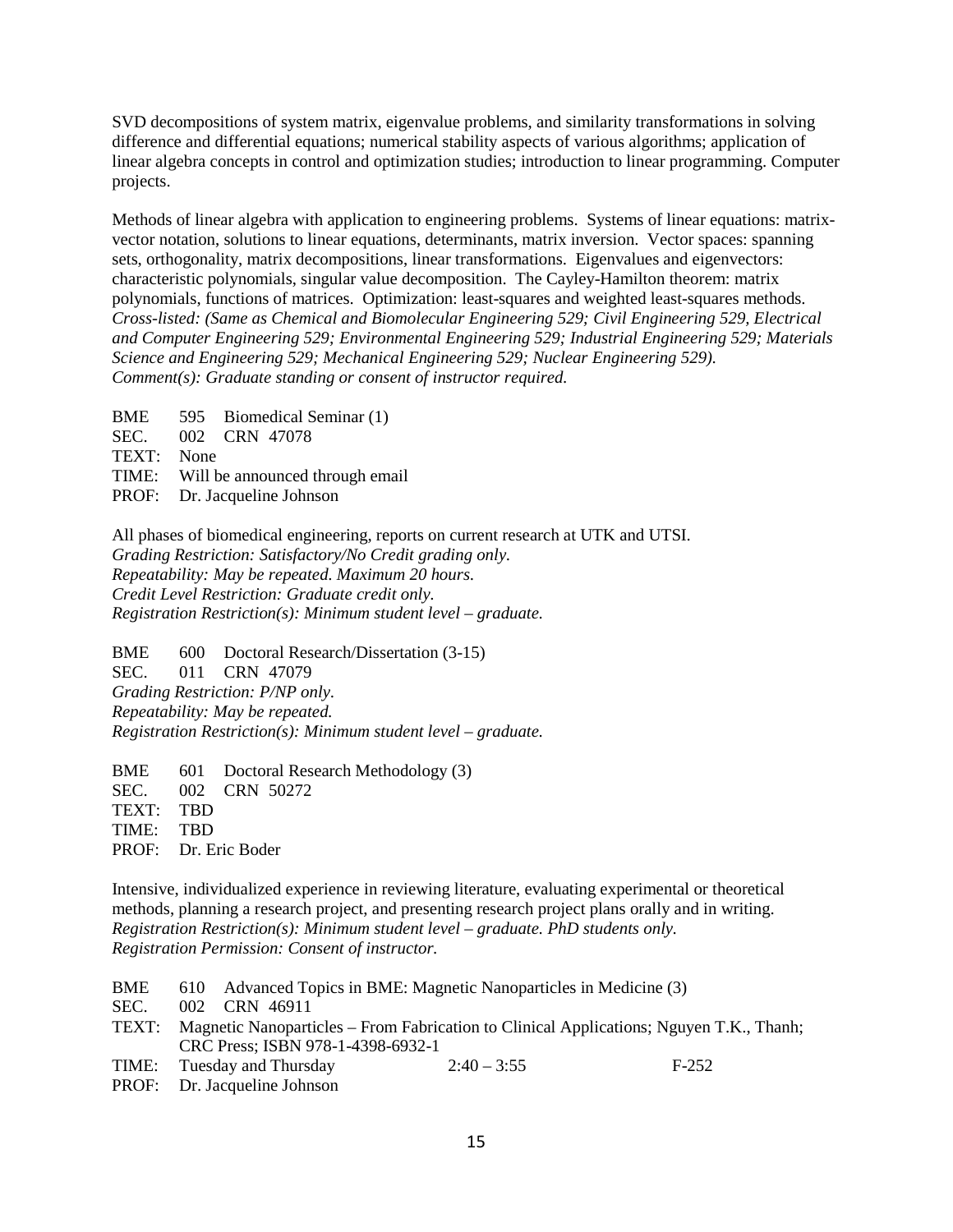Structure and Magnetism of Magnetic Nanoparticles (MNPs). Fabrication and Characterization of MNPs. *In vivo* applications of MNPs such as Hyperthermia, Cancer Therapy, Imaging and Cancer Staging. Grades will be done on synthesis (30%), characterization (30%), a presentation (10%) and paper submission (30%).

Current research topics of interest in biomedical engineering. *Repeatability: May be repeated. Maximum 9 hours. Registration Restriction(s): Minimum student level – graduate. Registration Permission: Consent of instructor.*

#### **ELECTRICAL ENGINEERING AND COMPUTER SCIENCE**

| ECE  |                        | 529 Applications of Linear Algebra in Engineering Systems (3)                               |       |
|------|------------------------|---------------------------------------------------------------------------------------------|-------|
| SEC. | 002 CRN 47559          | (Video Recorded)                                                                            |       |
|      |                        | TEXT: Advanced Linear Algebra for Engineers with MATLAB; Sohail A. Dianat and Eli S. Saber; |       |
|      |                        | CRC Press; Latest Edition; ISBN 978-1-4200-9523-4                                           |       |
|      | TIME: Tuesday & Friday | $9:30 - 10:45$                                                                              | E-113 |
|      | PROF: Dr. Monty Smith  |                                                                                             |       |

Fundamental concepts of linear algebra to problems in engineering systems: steady state and dynamic systems. Geometric and physical interpretations of relevant concepts: least square problems, LU, QR, and SVD decompositions of system matrix, eigenvalue problems, and similarity transformations in solving difference and differential equations; numerical stability aspects of various algorithms; application of linear algebra concepts in control and optimization studies; introduction to linear programming. Computer projects.

Methods of linear algebra with application to engineering problems. Systems of linear equations: matrixvector notation, solutions to linear equations, determinants, matrix inversion. Vector spaces: spanning sets, orthogonality, matrix decompositions, linear transformations. Eigenvalues and eigenvectors: characteristic polynomials, singular value decomposition. The Cayley-Hamilton theorem: matrix polynomials, functions of matrices. Optimization: least-squares and weighted least-squares methods. *Cross-listed: (Same as Chemical and Biomolecular Engineering 529; Civil Engineering 529, Environmental Engineering 529; Industrial Engineering 529; Materials Science and Engineering 529; Mechanical Engineering 529; Nuclear Engineering 529). Comment(s): Graduate standing or consent of instructor required.*

ECE 600 Doctoral Research/Dissertation (3-15) SEC. 031 CRN 50977 Bomar

*Grading Restriction: P/NP only. Repeatability: May be repeated. Registration Restriction(s): Minimum student level – graduate.*

# **ENGINEERING MANAGEMENT**

| EM   | 500 Master's Thesis $(1-15)$ |                                |
|------|------------------------------|--------------------------------|
| SEC. | 001 CRN 48654 Simonton       |                                |
|      |                              | 002 CRN 50865 Tolk (Cancelled) |
|      | 003 CRN 50866 Yu             |                                |

*Restriction: P/NP only. Repeatability: May be repeated.*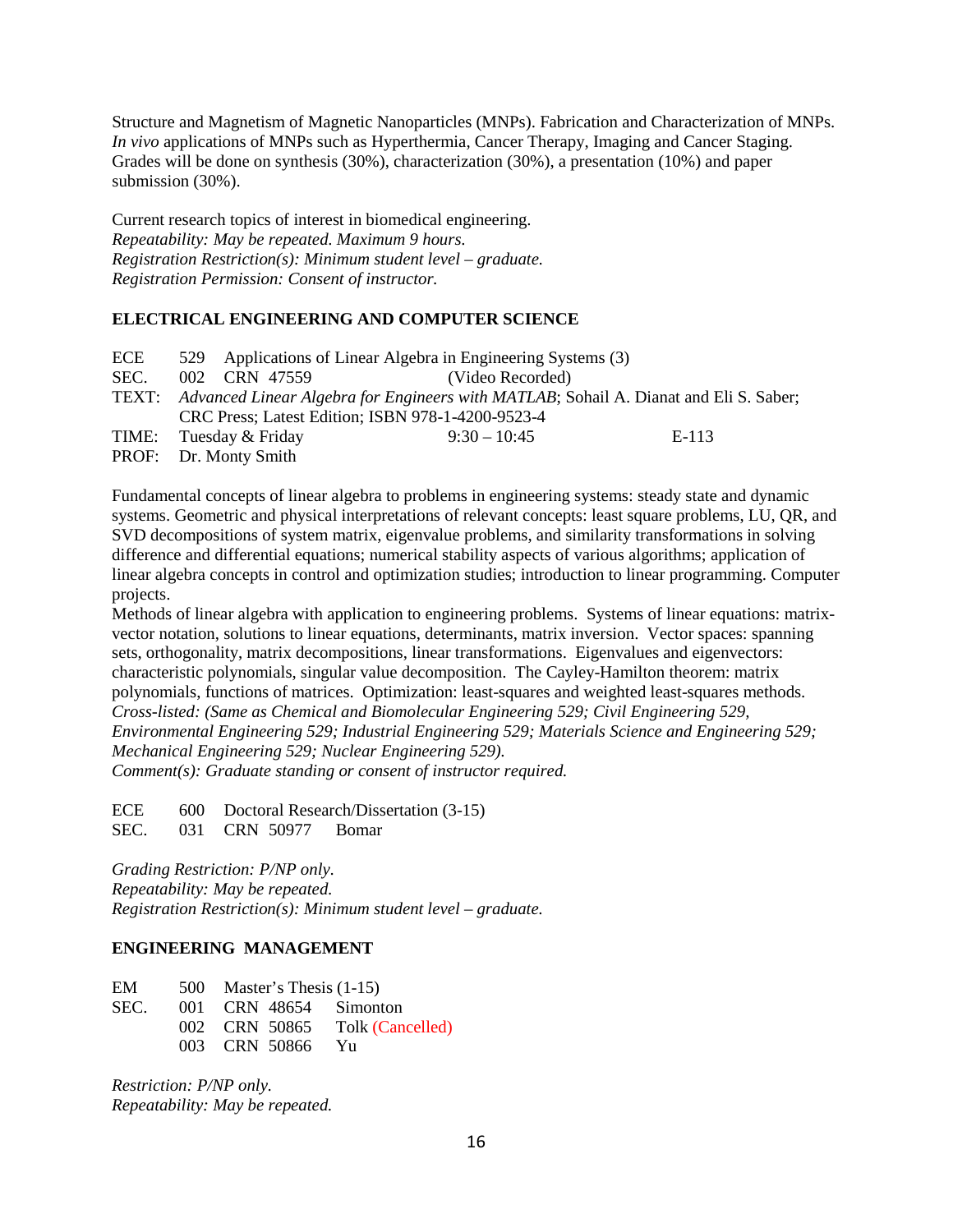*Credit Level Restriction: Graduate credit only. Registration Restriction(s): Minimum student level – graduate.*

| EM   | 501 Capstone Project (3-6) |                  |
|------|----------------------------|------------------|
| SEC. | 001 CRN 43182 Simonton     |                  |
|      | 002 CRN 49605              | Tolk (Cancelled) |
|      | 003 CRN 45598              | – Yu             |

Application-oriented project to show competence in major academic area. *Grading Restriction: Satisfactory/No Credit grading only. Repeatability: May be repeated. Maximum 6 hours. Comment(s): Requires enrollment in engineering management. Credit Level Restriction: Graduate credit only. Registration Restriction(s): Minimum student level – graduate.* 

EM 502 Registration for Use of Facilities (1-15) SEC. 001 CRN 43183 Simonton 002 CRN 50870 Tolk (Cancelled) 004 CRN 50871 Yu

Required for the student not otherwise registered during any semester when student uses university facilities and/or faculty time before degree is completed.

*Grading Restriction: Satisfactory/No Credit grading only.*

*Repeatability: May be repeated.*

*Credit Restriction: May not be used toward degree requirements.*

*Credit Level Restriction: Graduate credit only.*

*Registration Restriction(s): Minimum student level – graduate.*

EM 532 Productivity and Quality Engineering (3)

SEC. 001 CRN 45600 UTSI students participating at Tullahoma (Cancelled)

002 CRN 45601 UTSI students participating elsewhere (Prerecorded – Online Only)

003 CRN 45602 UTK students participating elsewhere (Cancelled)

TEXT: *Improving Performance*: How to Manage the White Space on the Organization Chart; 3rd Edition; Geary A. Rummler and Alan P. Brache. *The Principles of Scientific Management*, Taylor, F. W. (1998, 1911). Mineola, NY: Dover Publications, Inc. *The New Economics for Industry, Government, Education, 2nd Edition,* Deming, W. E. (1994). Cambridge, MA: The MIT Press. TIME: Monday 4:00 – 6:30 E-113

PROF: Dr. Janice Tolk

Productivity and quality measures defined and used to analyze current competitive position of important sectors of American industry with respect to national and international competition. Study of management theorists and systems which promote or inhibit productivity or quality improvements.

| EM |  |  |  |  | 533 Theory and Practice of Engineering Management (3) |  |
|----|--|--|--|--|-------------------------------------------------------|--|
|----|--|--|--|--|-------------------------------------------------------|--|

- SEC. 001 CRN 43184 UTSI students participating at Tullahoma
	- 002 CRN 43185 UTSI students participating elsewhere
	- 003 CRN 43186 UTK students participating elsewhere
- TEXT: *Paradigms: The Business of Discovering the Future*, J. A. Barker, (1993), Harper Business Press, New York, ISBN# 10: 0887306470 13: 978-0887306471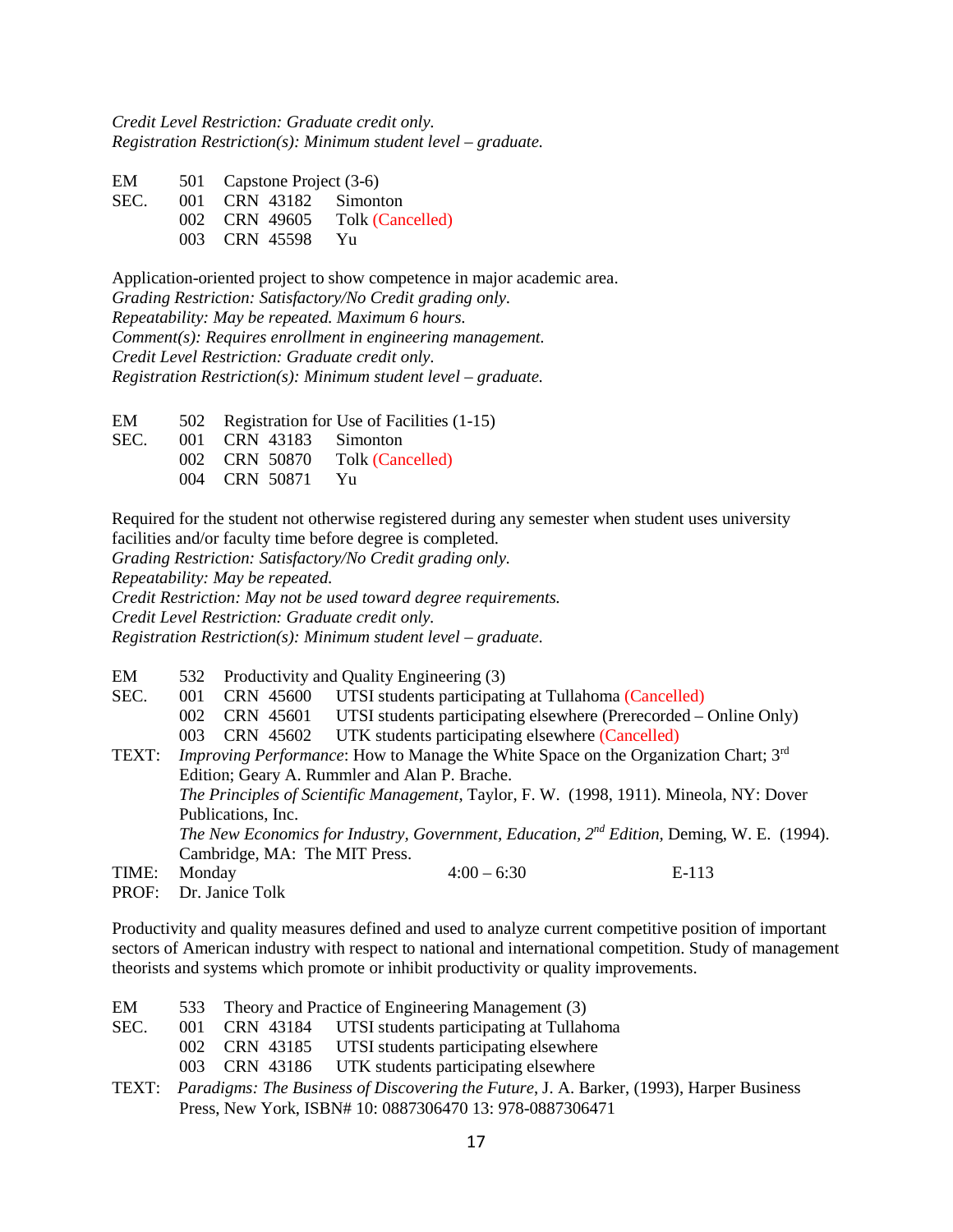*Productive Workplaces Revisited: Dignity, Meaning and Community in the 21st Century*, M. R. Weisbord, (2004) Pfeifer, ISBN # 0787971170 TIME: Wednesday 4:00 – 6:30 E-113 PROF: Dr. James L. Simonton

Principles of engineering management, including: business and organization design, culture, leadership, marketing and competition in global economy, motivation and performance management, empowerment, organizational behavior, and diversity. Systems thinking, learning organizations, and systems dynamics modeling. Principle application to work settings and case studies.

| EM            | 537       |                     | Analytical Methods for Engineering Managers (3)                                                          |         |
|---------------|-----------|---------------------|----------------------------------------------------------------------------------------------------------|---------|
| SEC.          | 001       |                     | CRN 45604 UTSI students participating at Tullahoma                                                       |         |
|               | $002^{-}$ |                     | CRN 45605 UTSI students participating elsewhere                                                          |         |
|               | $003 -$   |                     | CRN 45606 UTK students participating elsewhere                                                           |         |
|               |           |                     | TEXT: Operations Management; William Stevenson; McGraw-Hill; January 7, 2014; Edition 12 <sup>th</sup> ; |         |
|               |           |                     | ISBN 13:978-0078024108, ISBN 10:0078024102                                                               |         |
| TIME: Tuesday |           |                     | $3:00 - 5:30$                                                                                            | $E-113$ |
|               |           | PROF: Dr. Andrew Yu |                                                                                                          |         |

Survey of management analysis and control systems through industrial engineering techniques. Qualitative and quantitative systems: methods analysis, work measurement, incentive systems, wage and salary development, production and inventory control, facility layout, linear programming, and applied operations research techniques.

*Credit Restriction: No credit for student with undergraduate degrees in industrial engineering.*

| EM    |                                                                                                           | 539 Strategic Management in Technical Organizations (3) |                                                                             |         |  |
|-------|-----------------------------------------------------------------------------------------------------------|---------------------------------------------------------|-----------------------------------------------------------------------------|---------|--|
| SEC.  | (001                                                                                                      | CRN 45608                                               | UTSI students participating at Tullahoma (Cancelled)                        |         |  |
|       | $002 -$                                                                                                   |                                                         | CRN 45609 UTSI students participating elsewhere (Prerecorded – Online Only) |         |  |
|       |                                                                                                           |                                                         | 003 CRN 45610 UTK students participating elsewhere (Cancelled)              |         |  |
| TEXT: | <i>Strategic Management: Concepts &amp; Cases; Frank Rothaermel; 1<sup>st</sup> Edition; McGraw-Hill;</i> |                                                         |                                                                             |         |  |
|       |                                                                                                           |                                                         | ISBN 10:0078112737, ISBN-13: 978-0078112737                                 |         |  |
| TIME: |                                                                                                           | Wednesday                                               | $1:00 - 3:30$                                                               | $E-113$ |  |
|       |                                                                                                           | PROF: Dr. Janice Tolk                                   |                                                                             |         |  |

Strategic planning process and strategic management in practice; corporate vision and mission; product, market, organizational, and financial strategies; external factors; commercialization of new technologies; and competition and beyond.

*(RE) Prerequisite(s): 533 and Industrial Engineering 518 or consent of instructor.*

| $E-113$ |
|---------|
|         |
|         |

Methodology for experiments in product, service, and process improvements. Factorial experiments, screening designs, variance reduction, and other selected topics for engineering managers. Taguchi philosophy and concepts. Optimization and response surface methods. Case studies. *(RE) Prerequisite(s): Industrial Engineering 516.*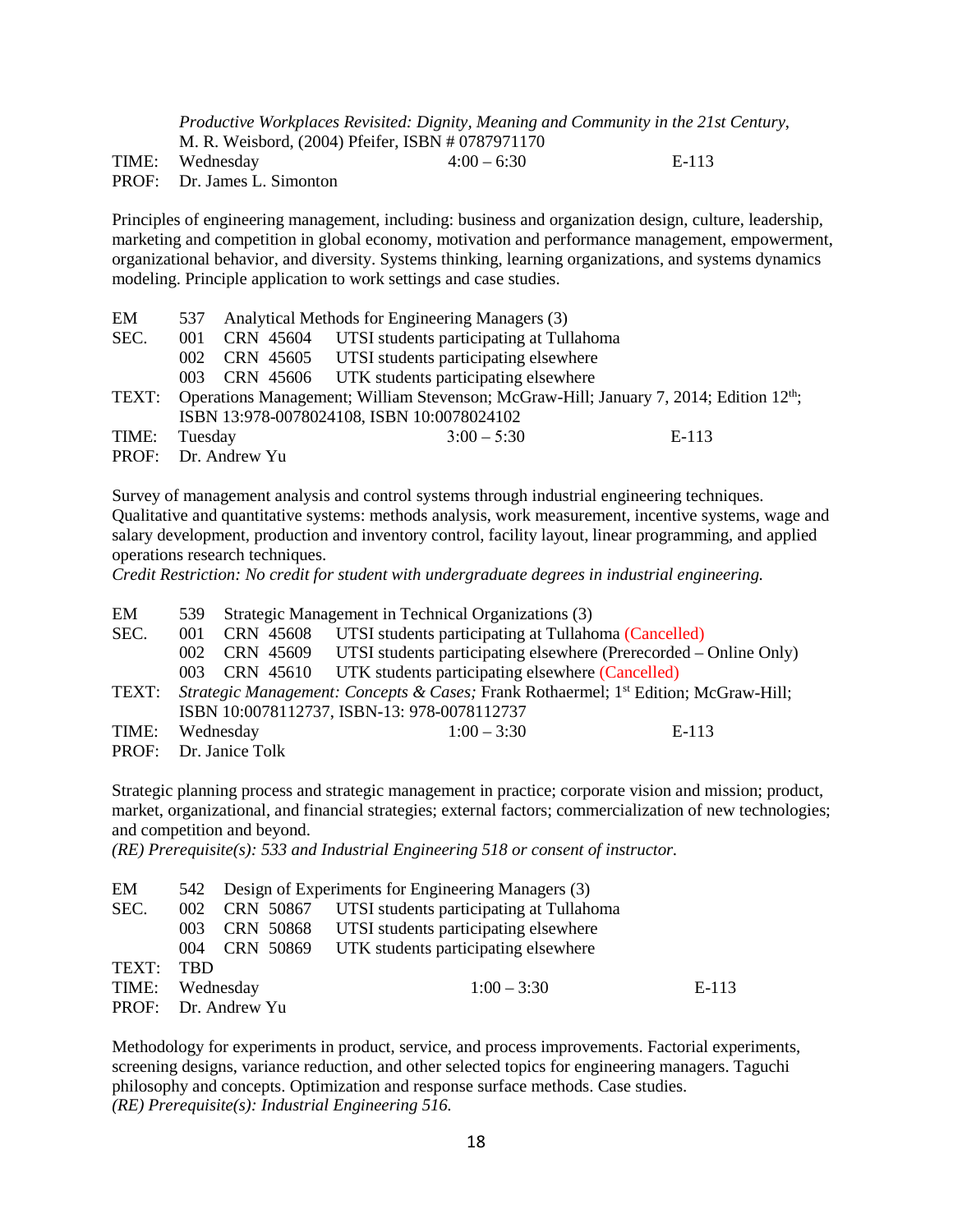EM 600 Doctoral Research/Dissertation (3-15)

SEC. 001 CRN 45614 Simonton 002 CRN 45616 Tolk (Cancelled) 003 CRN 49710 Yu

*Grading Restriction: P/NP only. Repeatability: May be repeated. Registration Restriction(s): Minimum student level – graduate.*

# **INDUSTRIAL ENGINEERING**

|  | (Video Recorded)                                                 |                                                                                                                                                                                                                   |
|--|------------------------------------------------------------------|-------------------------------------------------------------------------------------------------------------------------------------------------------------------------------------------------------------------|
|  |                                                                  |                                                                                                                                                                                                                   |
|  |                                                                  |                                                                                                                                                                                                                   |
|  | $9:30 - 10:45$                                                   | E-113                                                                                                                                                                                                             |
|  |                                                                  |                                                                                                                                                                                                                   |
|  | 002 CRN 47560<br>TIME: Tuesday & Friday<br>PROF: Dr. Monty Smith | 529 Applications of Linear Algebra in Engineering Systems (3)<br>TEXT: Advanced Linear Algebra for Engineers with MATLAB; Sohail A. Dianat and Eli S. Saber;<br>CRC Press; Latest Edition; ISBN 978-1-4200-9523-4 |

Fundamental concepts of linear algebra to problems in engineering systems: steady state and dynamic systems. Geometric and physical interpretations of relevant concepts: least square problems, LU, QR, and SVD decompositions of system matrix, eigenvalue problems, and similarity transformations in solving difference and differential equations; numerical stability aspects of various algorithms; application of linear algebra concepts in control and optimization studies; introduction to linear programming. Computer projects.

Methods of linear algebra with application to engineering problems. Systems of linear equations: matrixvector notation, solutions to linear equations, determinants, matrix inversion. Vector spaces: spanning sets, orthogonality, matrix decompositions, linear transformations. Eigenvalues and eigenvectors: characteristic polynomials, singular value decomposition. The Cayley-Hamilton theorem: matrix polynomials, functions of matrices. Optimization: least-squares and weighted least-squares methods. *Cross-listed: (Same as Chemical and Biomolecular Engineering 529; Civil Engineering 529, Electrical and Computer Engineering 529; Environmental Engineering 529; Materials Science and Engineering 529; Mechanical Engineering 529; Nuclear Engineering 529). Comment(s): Graduate standing or consent of instructor required.*

# **MATERIAL SCIENCE ENGINEERING**

| MSE  |                        | 529 Applications of Linear Algebra in Engineering Systems (3)                               |       |
|------|------------------------|---------------------------------------------------------------------------------------------|-------|
| SEC. | 002 CRN 47561          | (Video Recorded)                                                                            |       |
|      |                        | TEXT: Advanced Linear Algebra for Engineers with MATLAB; Sohail A. Dianat and Eli S. Saber; |       |
|      |                        | CRC Press; Latest Edition; ISBN 978-1-4200-9523-4                                           |       |
|      | TIME: Tuesday & Friday | $9:30 - 10:45$                                                                              | E-113 |
|      | PROF: Dr. Monty Smith  |                                                                                             |       |

Fundamental concepts of linear algebra to problems in engineering systems: steady state and dynamic systems. Geometric and physical interpretations of relevant concepts: least square problems, LU, QR, and SVD decompositions of system matrix, eigenvalue problems, and similarity transformations in solving difference and differential equations; numerical stability aspects of various algorithms; application of linear algebra concepts in control and optimization studies; introduction to linear programming. Computer projects.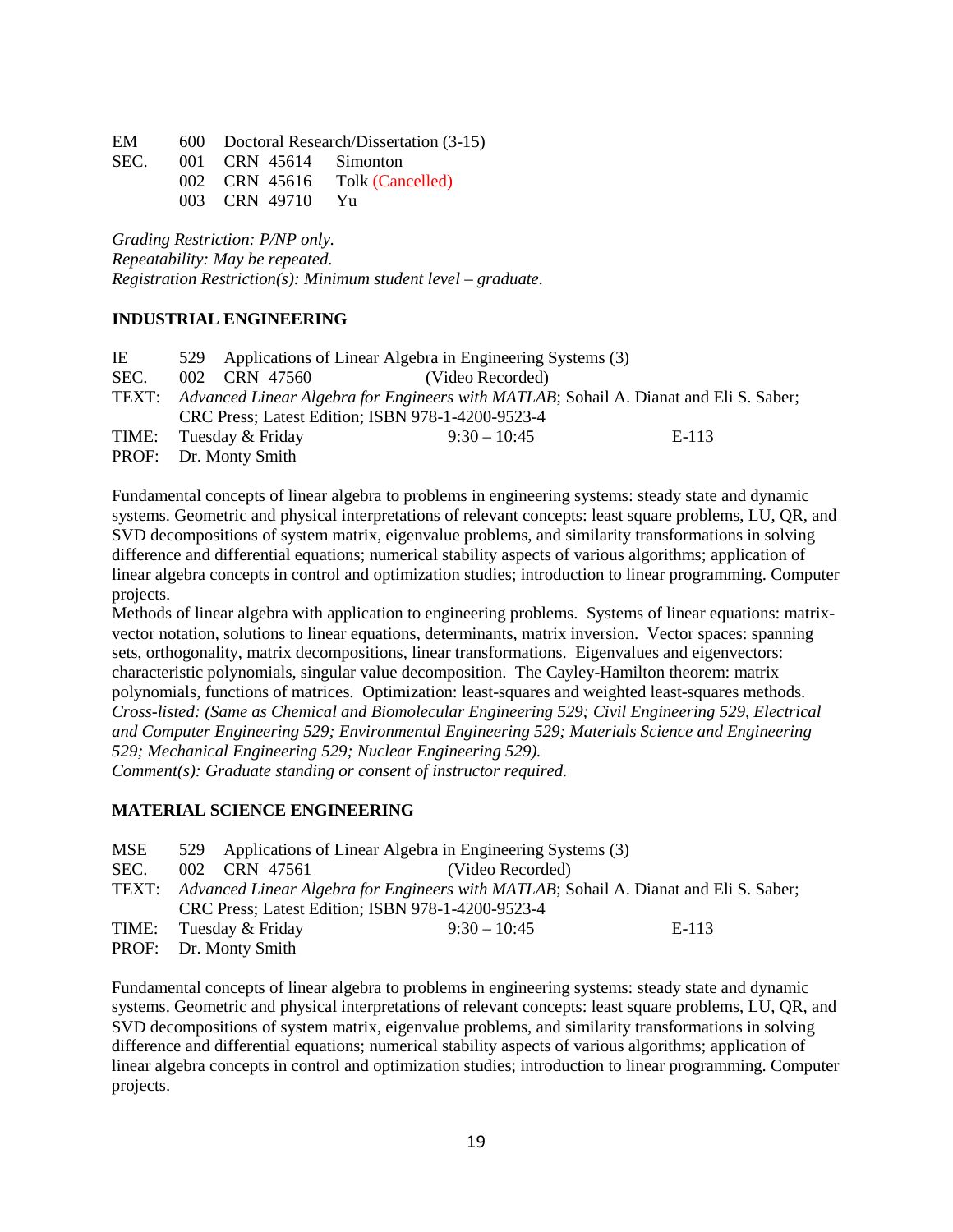Methods of linear algebra with application to engineering problems. Systems of linear equations: matrixvector notation, solutions to linear equations, determinants, matrix inversion. Vector spaces: spanning sets, orthogonality, matrix decompositions, linear transformations. Eigenvalues and eigenvectors: characteristic polynomials, singular value decomposition. The Cayley-Hamilton theorem: matrix polynomials, functions of matrices. Optimization: least-squares and weighted least-squares methods. Cross-listed: (Same as Biomedical Engineering 529; Chemical and Biomolecular Engineering 529; Civil Engineering 529, Electrical and Computer Engineering 529; Environmental Engineering 529; Industrial Engineering 529; Nuclear Engineering 529).

Comment(s): Graduate standing or consent of instructor required.

#### **MATHEMATICS**

| Math          | 404 Applied Vector Calculus (3)                                         |         |
|---------------|-------------------------------------------------------------------------|---------|
| SEC.          | 001 CRN 43352                                                           |         |
|               | TEXT: Vector Calculus; Paul C. Matthews; Springer; ISBN-10: 3540761802; |         |
|               | ISBN-13: 978-3540761808                                                 |         |
| TIME: Tuesday | $2:00 - 4:30$                                                           | $F-253$ |
|               | PROF: Dr. Jan Zijlstra                                                  |         |

Topics from multivariable and vector calculus; line and surface integrals, divergence theorem and the theorems of Gauss and Stokes. *(RE) Prerequisite(s): 241 or 247.* 

| Math  |     | 511 Methods in Applied Mathematics I (3)                                                       |                 | (Cancelled) |
|-------|-----|------------------------------------------------------------------------------------------------|-----------------|-------------|
| SEC.  | 001 | CRN 47461                                                                                      |                 |             |
| TEXT: |     | Applied Analytic Mathematics for Physical Scientists; Cushing; Wiley; 2 <sup>nd</sup> Edition. |                 |             |
|       |     | Essential Mathematical Methods for the Physical Sciences; K.F. Riley and M.P. Hobson;          |                 |             |
|       |     | Cambridge University Press.                                                                    |                 |             |
| TIME: |     | Monday & Thursday                                                                              | $10:45 - 12:00$ | E-113       |
|       |     | PROF: Dr. Horace Crater                                                                        |                 |             |

Fundamentals and techniques associated with discrete models of physical, engineering and biological systems: difference equations, networks and graphs, optimization, and other topics. *Recommended Background: Courses in advanced calculus and linear algebra.*

This is a two-semester course targeted for engineering students who have taken Math 404 and 435 (vector analysis and partial differential equations) and who need additional math courses for their research or advanced courses. Math Methods (Physics 571,573(2) or Math 517-518s) is currently a two semester course with the second (573(2)) being a numerical methods course for solutions of physical problems. Below I list the math topics together with likely applications (Topics & Applications)

Topics include: Calculus of variations & Euler Lagrange equations; Vector spaces & finite difference methods for solutions of eigenvalue equations; Tensors & elastic and viscous media; Complex variable, Fourier series and transforms & the forced and damped and coupled harmonic oscillators ; Special Functions & Classical Field Theories (Plasmas, Electrodynamics and Gravity), Perturbation theory and nonperturbative methods & scattering theory; Complex variables (conformal mapping) & fluid flow and problems in potential theory; Perturbation theory and Classical Chaos, other topics to be included depending on interests.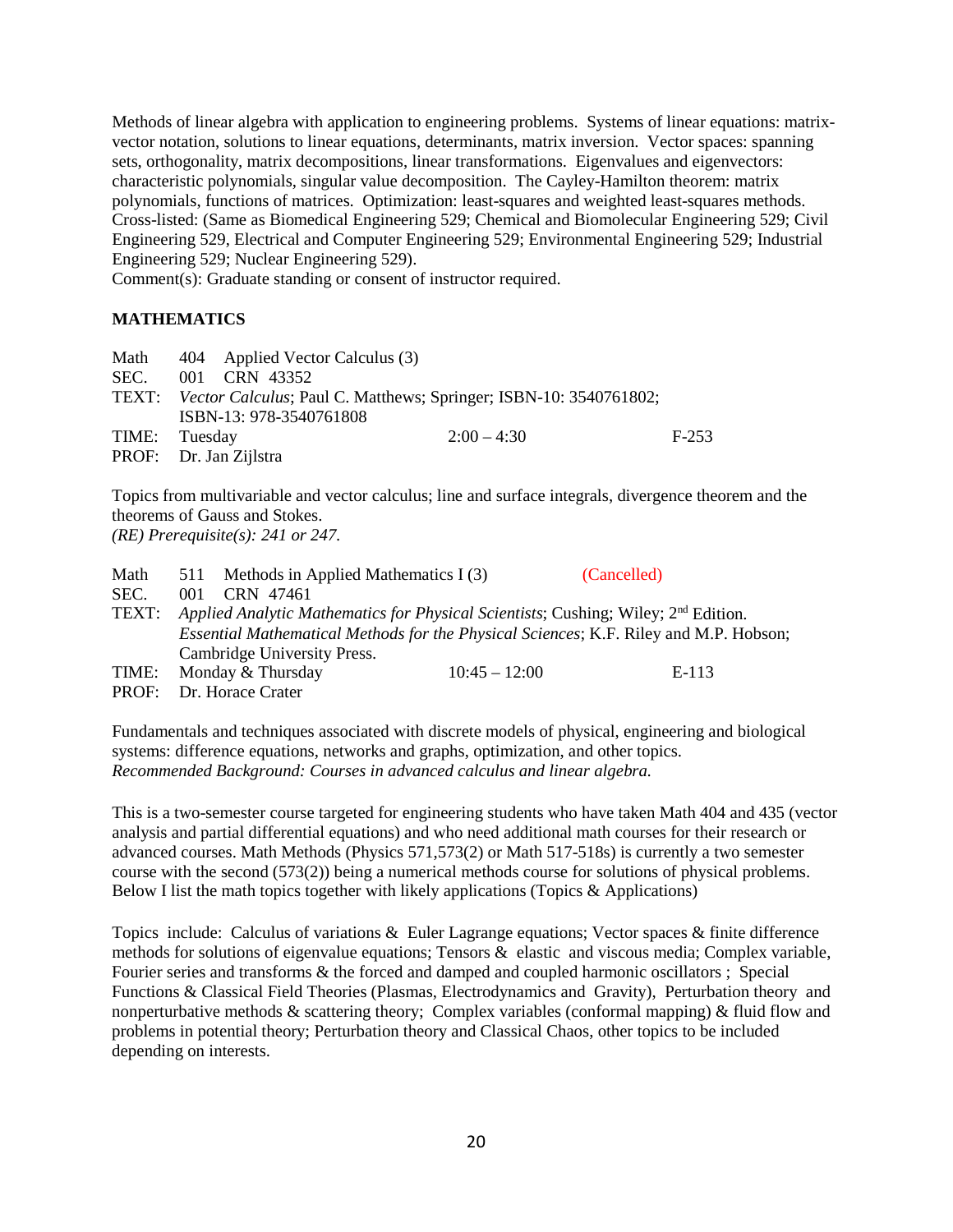The physics needed will be introduced as the corresponding math topics are introduced. Focus will be on the mathematics.

#### **MECHANICAL ENGINEERING**

| 500 | Master's Thesis (1-15) |                           |
|-----|------------------------|---------------------------|
| 001 | CRN 43472              | Abedi                     |
| 021 |                        | CRN 43492 Anusonti-Inthra |
| 022 | CRN 43493              | Majdalani                 |
| 023 | CRN 43494              | Moeller                   |
| 035 | CRN 46350              | Schmisseur                |
| 024 | CRN 43495              | <b>Solies</b>             |
| 025 | CRN 43496              | Vakili                    |
|     | CRN 46349              | Zhang                     |
|     |                        |                           |

*Grading Restriction: P/NP only. Repeatability: May be repeated. Credit Level Restriction: Graduate credit only. Registration Restriction(s): Minimum student level – graduate.*

ME 502 Registration for Use of Facilities (1-15) SEC. 002 CRN 46352 Moeller

Required for the student not otherwise registered during any semester when student uses university facilities and/or faculty time before degree is completed.

*Grading Restriction: Satisfactory/No Credit grading only. Repeatability: May be repeated. Credit Restriction: May not be used toward degree requirements. Credit Level Restriction: Graduate credit only. Registration Restriction(s): Minimum student level – graduate.*

ME 511 Heat Transfer I SEC. 001 CRN 45838 TEXT: Heat Conduction;  $3^{rd}$  Edition; David W. Hahn, M. Necati Ozisik; ISBN 978-1-118-33285-6<br>TIME: Mondav & Wednesday  $4:10-5:25$  E-110 TIME: Monday & Wednesday  $4:10-5:25$ PROF: Dr. Feng-Yuan Zhang

Properties of radiating surfaces. Diffuse, specular and directional interchange for gray and nongray surfaces. Interaction with other heat transfer modes. Analysis of steady-state and time-dependent with other heat transfer modes. Analysis of steady-state and time-dependent heat conduction by analytical methods.

*Recommended Background: Undergraduate heat transfer course.*

ME  $521$  Thermodynamics I (3) SEC. 002 CRN 46549 TEXT: TBD TIME: Monday & Wednesday  $2:40-3:55$  E-110 PROF: Dr. Joseph Wehrmeyer

Macroscopic thermodynamics, including First and Second Law analyses, availability, phase and chemical equilibrium criteria, combustion, gas mixtures, and property relations, determination of thermodynamic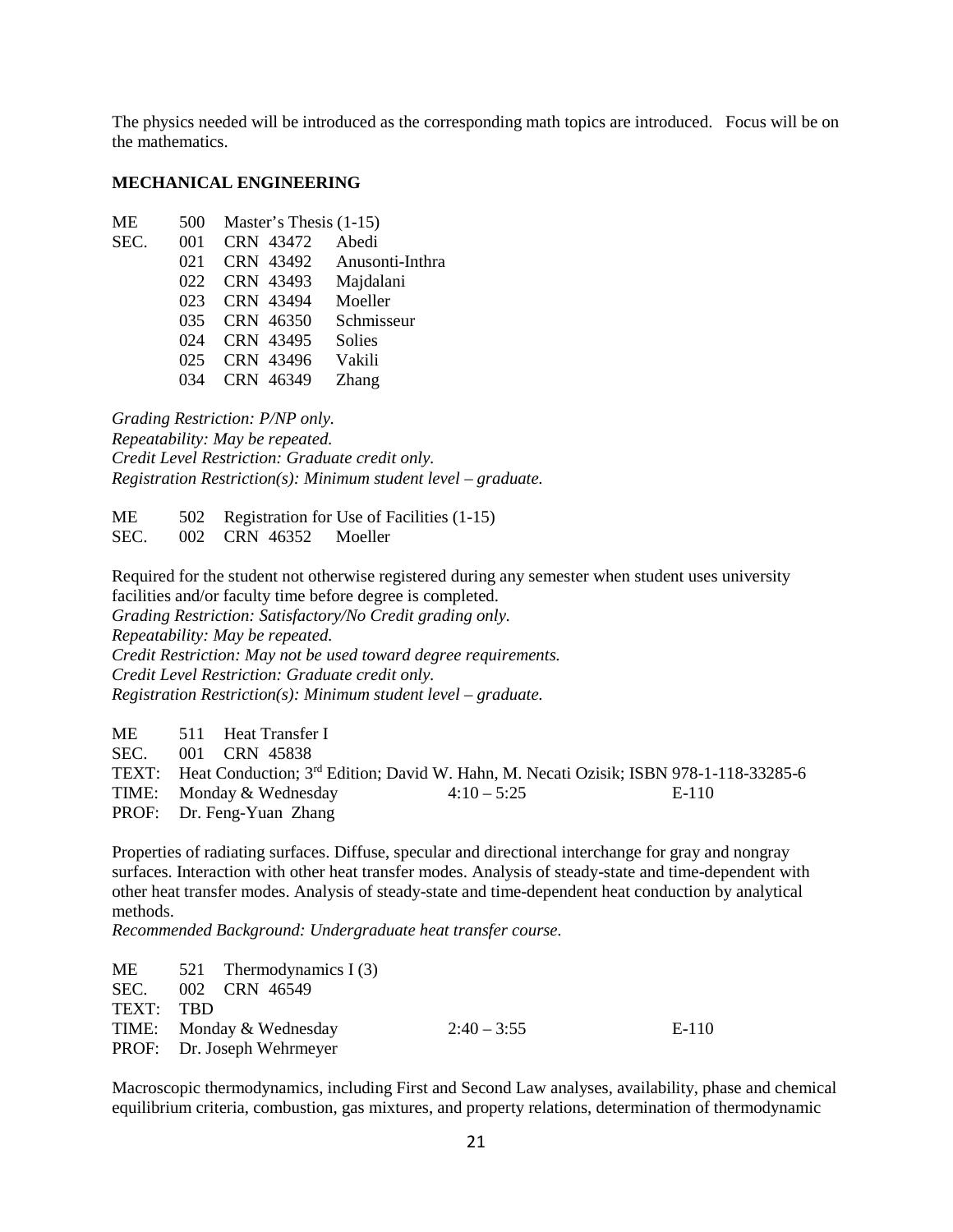properties from molecular structure, spectroscopic data, kinetic theory, statistical mechanics, quantum physics, Schroedinger equation.

*Recommended Background: Undergraduate thermodynamics.* 

- ME 524 Fracture Mechanics (3) SEC. 001 CRN 49935 TEXT: T. L. Anderson, *Fracture Mechanics: Fundamentals and Applications*, 3rd Edition, CRC Press, USA, 2004 (main textbook). TIME: Tuesday & Thursday  $1:10-2:25$  E-110
- PROF: Dr. Reza Abedi

Mechanisms of fracture and crack growth; stress analysis; crack tip plastic zone; energy principles in fracture mechanics; fatigue-crack initiation and propagation; fracture mechanic design and fatigue life prediction. Analytical, numerical, and experimental methods for determination of stress intensity factors. Current topics in fracture mechanics.

*Registration Permission: Consent of instructor.*

| МE   |                        | 529 Applications of Linear Algebra in Engineering Systems (3)                               |       |
|------|------------------------|---------------------------------------------------------------------------------------------|-------|
| SEC. | 002 CRN 47562          | (Video Recorded)                                                                            |       |
|      |                        | TEXT: Advanced Linear Algebra for Engineers with MATLAB; Sohail A. Dianat and Eli S. Saber; |       |
|      |                        | CRC Press; Latest Edition; ISBN 978-1-4200-9523-4                                           |       |
|      | TIME: Tuesday & Friday | $9:30 - 10:45$                                                                              | E-113 |
|      | PROF: Dr. Monty Smith  |                                                                                             |       |

Fundamental concepts of linear algebra to problems in engineering systems: steady state and dynamic systems. Geometric and physical interpretations of relevant concepts: least square problems, LU, QR, and SVD decompositions of system matrix, eigenvalue problems, and similarity transformations in solving difference and differential equations; numerical stability aspects of various algorithms; application of linear algebra concepts in control and optimization studies; introduction to linear programming. Computer projects.

Methods of linear algebra with application to engineering problems. Systems of linear equations: matrixvector notation, solutions to linear equations, determinants, matrix inversion. Vector spaces: spanning sets, orthogonality, matrix decompositions, linear transformations. Eigenvalues and eigenvectors: characteristic polynomials, singular value decomposition. The Cayley-Hamilton theorem: matrix polynomials, functions of matrices. Optimization: least-squares and weighted least-squares methods. *Cross-listed: (Same as Chemical and Biomolecular Engineering 529; Civil Engineering 529, Electrical and Computer Engineering 529; Environmental Engineering 529; Industrial Engineering 529; Materials Science and Engineering 529; Nuclear Engineering 529).*

*Comment(s): Graduate standing or consent of instructor required.*

|           | $ME = 533$ Dynamics (3)  | (Cancelled)   |       |
|-----------|--------------------------|---------------|-------|
|           | SEC. 002 CRN 47724       |               |       |
| TEXT: TRD |                          |               |       |
|           | TIME: Monday & Wednesday | $1:10 - 2:25$ | E-110 |
|           | PROF: Dr. Xiaopeng Zhao  |               |       |

Kinematics and dynamics of particles in three dimensions. Rotating coordinate systems. Hamilton's principle. Lagrange's equations of motion. Kinematics and dynamics of rigid bodies. *Cross-listed: (Same as Aerospace Engineering 533.)*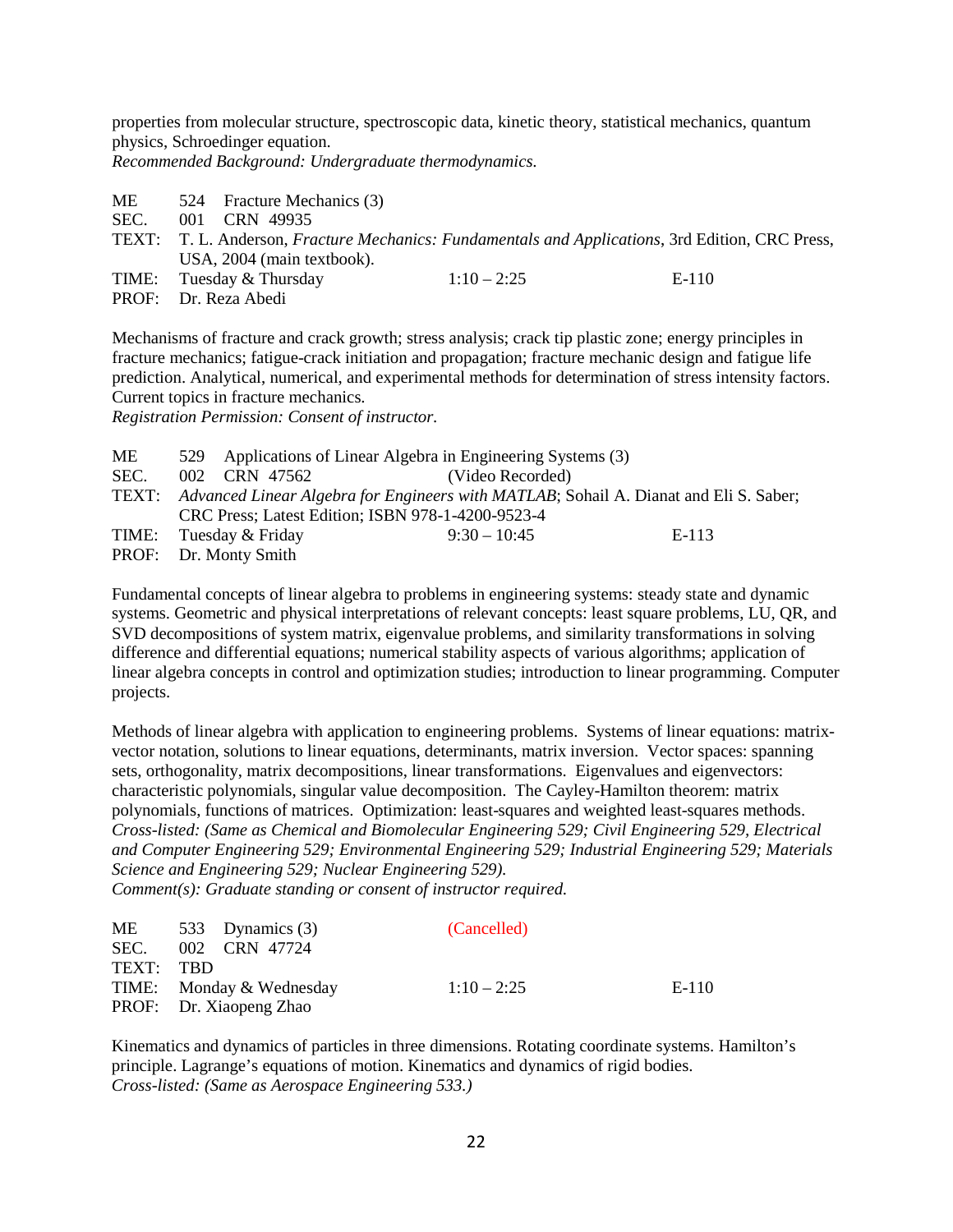*Recommended Background: 391 or Mathematics 431 and an undergraduate vibrations course.*

ME 536 Continuum Mechanics (3) SEC. 001 CRN 50981 TEXT: Course Notes TIME: Monday & Wednesday  $10:10-11:25$  E-114 PROF: Dr. Reza Abedi

Cartesian tensors, transformation laws, basic continuum mechanics concepts; stress, strain, deformation, constitutive equations. Conservation laws for mass, momentum, energy. Applications in solid and fluid mechanics.

*Cross-listed: (Same as Aerospace Engineering 536.) Registration Permission: Consent of instructor.*

| ME                | 541 Fluid Mechanics I (3) |                 |       |
|-------------------|---------------------------|-----------------|-------|
|                   | SEC. 001 CRN 45842        |                 |       |
| TEXT: TRD         |                           |                 |       |
|                   | TIME: Monday & Wednesday  | $11:40 - 12:55$ | E-114 |
| PROF: Zhili Zhang |                           |                 |       |

Derivation of equations governing flow of inviscid and viscous fluids (conservation of mass, Newton's second law, conservation of energy). Equations of state and constitutive relations. Euler and Navier-Stokes forms and nondimensionalization. Exact solutions and introduction to potential and boundarylayer flows.

*Cross-listed: (Same as Aerospace Engineering 541; Biomedical Engineering 541.) Recommended Background: A fluid mechanics course.*

| МE   | 584 Turbomachinery Systems I (3) |                                                                                  |       |
|------|----------------------------------|----------------------------------------------------------------------------------|-------|
| SEC. | 001 CRN 45849                    | (Video Recorded)                                                                 |       |
|      |                                  | TEXT: Jack D. Mattingly; Elements of Propulsion: Gas Turbines and Rockets; 2006; |       |
|      | ISBN 1-56347-779-3               |                                                                                  |       |
|      | TIME: Tuesday & Thursday         | $4:00 - 5:15$                                                                    | E-111 |
|      | PROF: Dr. Milt Davis             |                                                                                  |       |

Ideal cycle analysis of turbine engines, real cycle analysis, component performance analysis, component design and systems integration (inlets, nozzles, combustors, compressors, turbines), flowthrough theory, turbine engine component matching, transient operation, surge and rotating stall, engine control systems, structural considerations.

*Comment(s): First-year graduate standing required. Registration Permission: Consent of instructor.*

| MЕ   | 590 |           | Selected Engineering Problems (3) |
|------|-----|-----------|-----------------------------------|
| SEC. | 001 | CRN 43509 | Abedi                             |
|      | 002 | CRN 43510 | Anustonti-Inthra                  |
|      | 003 | CRN 45855 | Majdalani                         |
|      | 004 | CRN 46353 | Moeller                           |
|      | 008 | CRN 46357 | Schmisseur                        |
|      | 005 | CRN 46354 | <b>Solies</b>                     |
|      | 006 | CRN 46355 | Vakili                            |
|      |     | CRN 46356 | <b>Zhang</b>                      |
|      |     |           |                                   |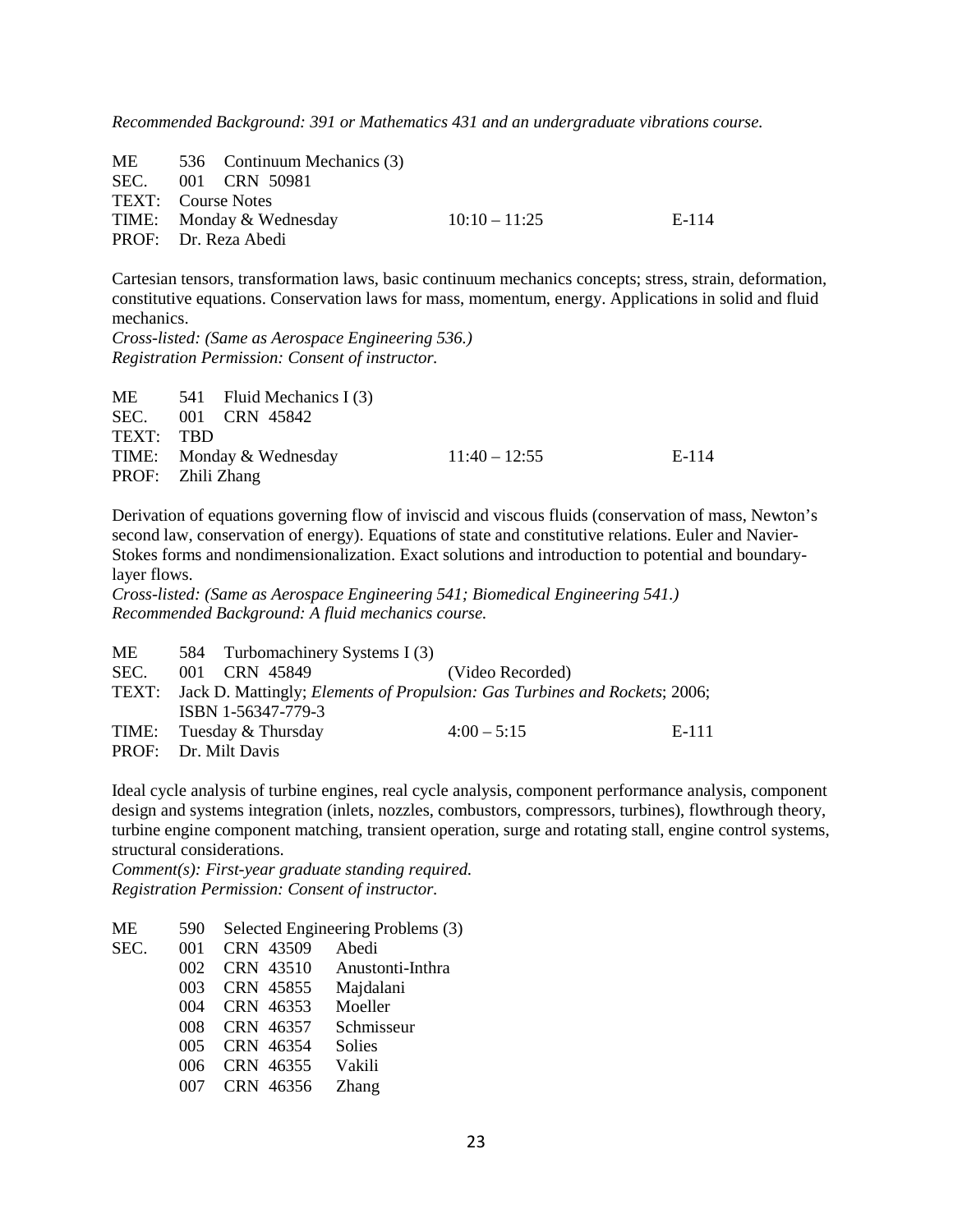*Grading Restriction: Satisfactory/No Credit grading only. Repeatability: May be repeated. Maximum 6 hours. Comment(s): Enrollment limited to students in problems option. Registration Permission: Consent of advisor.*

ME 595 Mechanical Engineering Seminar (1)<br>SEC. 001 CRN 43511

- 001 CRN 43511
- TEXT: None

TIME: Will be announced through email

PROF: Dr. Ahmad Vakili

All phases of mechanical engineering, reports on current research at the University of Tennessee, Knoxville, and the University of Tennessee Space Institute. *Grading Restriction: Satisfactory/No Credit grading only. Repeatability: May be repeated. Maximum 20 hours.*

| ME   |                                              |                 | 599 Special Topics in Mechanical Engineering: Computational Fluid Dynamics (3) |       |
|------|----------------------------------------------|-----------------|--------------------------------------------------------------------------------|-------|
| SEC. | 001 CRN 43513 (Same as AE 599 001 CRN 42821) |                 |                                                                                |       |
|      | TEXT: Handouts provided by instructor        |                 |                                                                                |       |
|      | TIME: Monday & Wednesday                     | $11:40 - 12:55$ |                                                                                | E-110 |
|      | PROF: Dr. Greg Power                         |                 |                                                                                |       |

This course uses a commercial CFD code that is widely accepted and used in industries and government labs as a hands-on introduction to computational fluid dynamics. After a brief review of the fundamentals, the course will cover various aspects of the simulation process including geometry modeling, grid generation, solution strategy and post processing primarily through practical examples that bring out the importance of proper understanding of the underlying physics for the problem. Examples will also attempt to cover a wide range of problems that cover different types of flow conditions (incompressible/compressible, laminar/turbulent, steady/unsteady flows, free surface flows, flows with heat transfer and possibly reacting flows).

A personal computer with at least a 64-bit processor and  $4 - 8$  GB of RAM is required for this course. *Repeatability: May be repeated. Maximum 6 hours.*

*Registration Permission: Consent of instructor.*

| ME  |               | 599 Special Topics in ME: Micro/Nano Electro Mechanical Systems (3) (Cancelled) |  |
|-----|---------------|---------------------------------------------------------------------------------|--|
| --- | ------------- |                                                                                 |  |

SEC. 008 CRN 47765 (Same as AE 599 002 CRN 47765)

TEXT: Textbook: Liu, C. *Foundations of MEMS*, 2nd Edition, Pearson Education: New Jersey, 2010, ISBN 10: 0132497360, ISBN 13: 9780132497367. Reference: Marc J. Madou, Fundamentals of Microfabrication and Nanotechnology; 3rd Edition, CRC Press, 2011; ISBN 9780849331800. G. Kovacs, *Micromachined Transducer Sourcebook*, McGraw-Hill, 1998. Nadim Maluf, An Introduction to [Microelectromechanical](http://www.amazon.com/exec/obidos/tg/detail/-/1580535909/qid=1096321638/sr=1-1/ref=sr_1_1/104-8336441-9979102?v=glance&s=books) Systems Engineering, 2nd Edition, Artech House Publishers; 2004, ISBN 978-1-58053-590-8. Sami Franssila; *Introduction to Microfabrication*, Wiley, 2010; ISBN 978-0-470-74983-8. TIME: Tuesday and Thursday  $10:10-11:25$  E-110

PROF: Dr. Feng-Yuan Zhang

The lectures will cover fundamentals and elements of micro/nano-scale design, fabrication, integration, and systems, including lithography, deposition, etching, thin film, surface modification, bonding, and characterization. The videos/movies will be presented to introduce the state-of-the-art fabrication process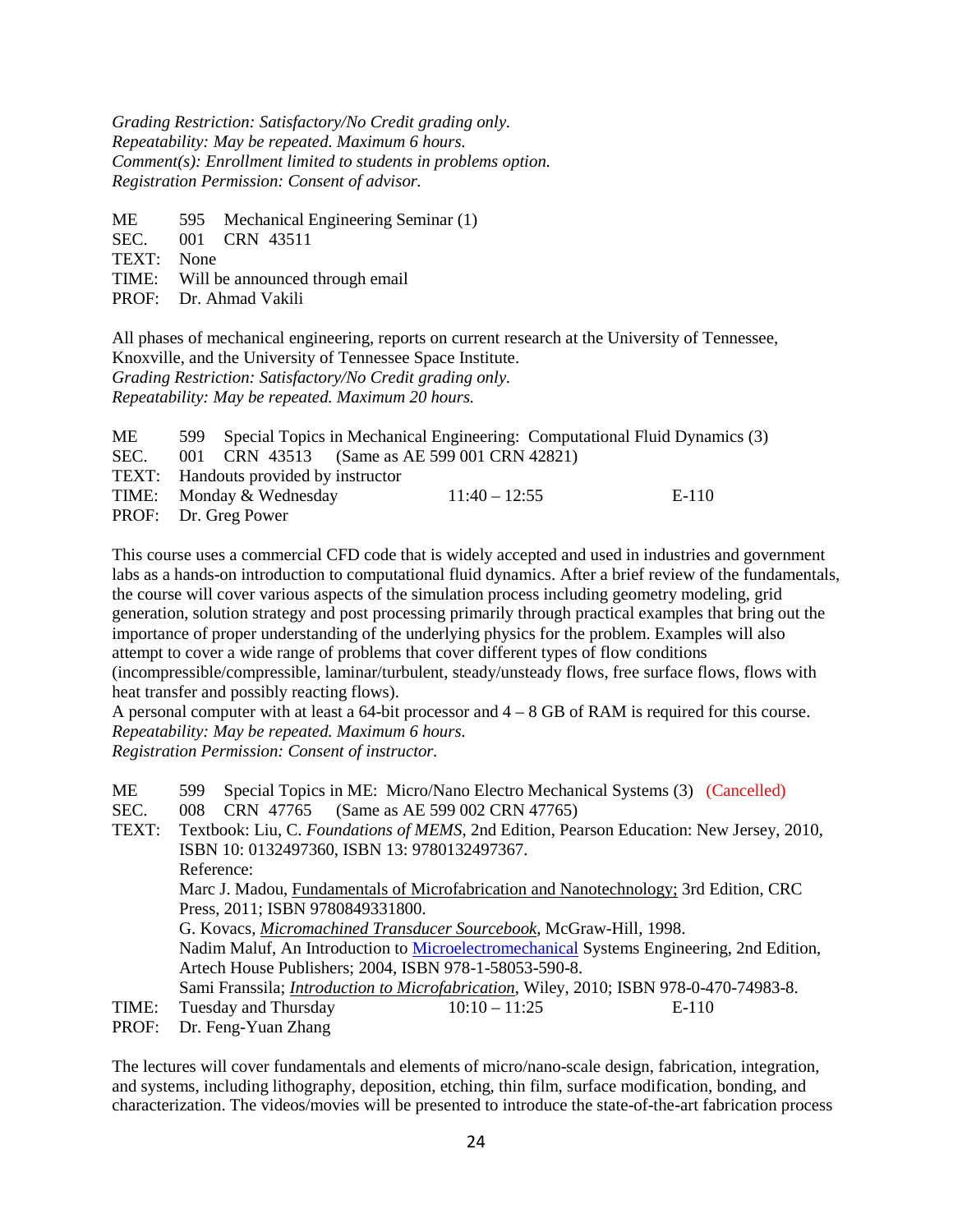and integration. Their applications to energy systems, power/propulsion devices, biomedical applications, transducers and actuators will be discussed.

*Repeatability: May be repeated. Maximum 6 hours. Registration Permission: Consent of instructor.*

| ME |                     |                              | 599 Special Topics in ME: Micro/Nano Manufacturing (3) |         |
|----|---------------------|------------------------------|--------------------------------------------------------|---------|
|    |                     | SEC. 010 CRN 48834           | (Same as AE 599 006 CRN 49902)                         |         |
|    |                     | TEXT: Provided by instructor |                                                        |         |
|    |                     | TIME: Tuesday & Thursday     | $2:40 - 3:55$                                          | $F-110$ |
|    | PROF: Dr. Anming Hu |                              |                                                        |         |

Fundamentals of micro-nano-manufacturing with an emphasis on the relationships between unique functions of micro-nano-materials, designed architectures, and appropriate manufacturing strategies will be discussed. This course will well blend the knowledge of nanotechnology, advanced manufacturing and additive manufacturing (3D printing). Students will conduct independent literature review research on micro-nano-manufacturing techniques they selected. The group project will be conducted in the Instructor labs.

This interactive course is designed for both undergraduate and graduate students. Prerequisites and Co-requisites:

Basics of manufacturing sciences and mechanical engineering will be required. If in doubt, please ask instructor for approval. Number of seats will be limited to 15 for effective group projects at the Instructor's lab.

*Major: Open to all Engineering Majors [seniors and graduate students] Repeatability: May be repeated. Maximum 6 hours.*

ME 600 Doctoral Research/Dissertation (3-15) SEC. 015 CRN 43530 Abedi CRN 43531 Anusonti-Inthra CRN 43533 Majdalani CRN 43534 Moeller CRN 48400 Schmisseur CRN 43541 Solies CRN 43542 Vakili CRN 43543 Zhang

*Grading Restriction: P/NP only. Repeatability: May be repeated. Registration Restriction(s): Minimum student level – graduate.*

ME 601 Doctoral Research Methodology (3)

SEC. 002 CRN 50980

TEXT: TBD

TIME: TBD

PROF: Dr. Kivanc Ekici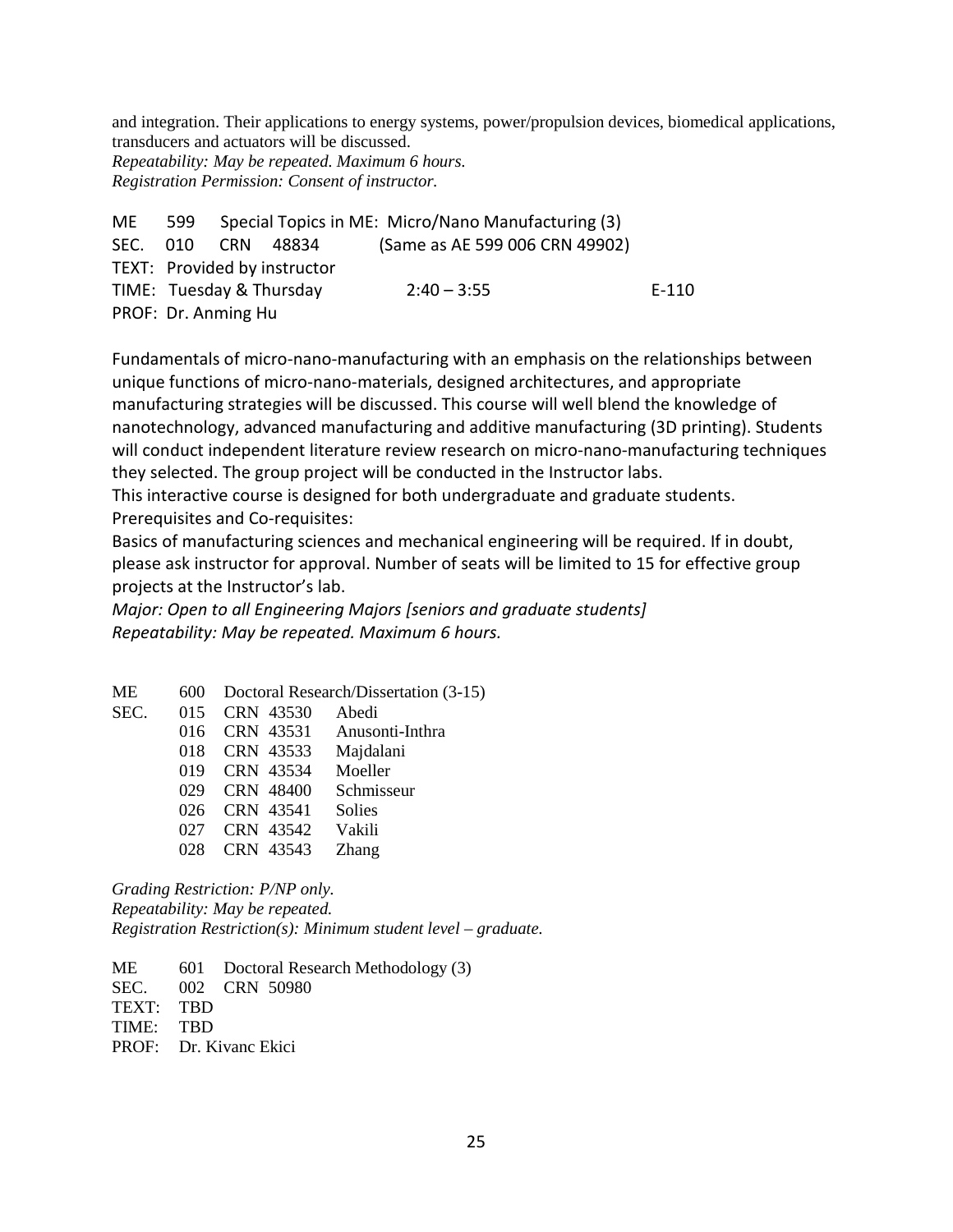Methods of planning and conducting original research and proposal writing. *Registration Restriction(s): Minimum student level – doctoral student. Registration Permission: Departmental approval.*

- ME 613 Advanced Radiation Heat Transfer (3)
- SEC. 001 CRN 48461<br>TEXT: Thermal Radiation
- Thermal Radiation Heat Transfer; Robert Siegel and John R. Howell; Publisher: Taylor and Francis; Edition  $3^{rd}$  or  $4^{th}$ ; ISBN #: 1-56032-839-8 Supplemental Text: Maher I. Boulos, Pierre Fauchais, and Emil Pfender, *Thermal Plasmas: Fundamentals and Applications*, Vol. 1, Plenum Press, ISBN 0-306-44607-3 TIME: Monday & Thursday  $1:00-2:15$  E-113
- PROF: Dr. Trevor Moeller

Radiation heat transfer in absorbing, emitting and scattering media; interaction of thermal radiation with conduction and convection heat transfer.

*(DE) Prerequisite(s): 511 and 512.*

*Registration Restriction(s): Minimum student level – graduate.*

#### **PHYSICS**

| Phys | 500 Master's Thesis $(1-15)$ |          |
|------|------------------------------|----------|
| SEC. | 002 CRN 41927 Davis          |          |
|      | 003 CRN 42007                | Parigger |

*Grading Restriction: P/NP only. Repeatability: May be repeated. Credit Level Restriction: Graduate credit only. Registration Restriction(s): Minimum student level – graduate.*

Phys 503 Physics Colloquium (1) SEC. 002 CRN 42017 TEXT: None TIME: TBD CLA Conference Room PROF: Dr. Lloyd Davis

Lectures and discussion on current research topics. Continuous registration required for current graduate students.

*Grading Restriction: Satisfactory/No Credit grading only. Repeatability: May be repeated. Maximum 6 hours.* 

| $3:00 - 4:30$ |
|---------------|
|               |
|               |

(a) Mechanics; (b) Radiation; (c) Heat and Thermodynamics; (d) Electricity and Magnetism; (e) Modern Physics.

*Repeatability: May be repeated with consent of department. Maximum 18 hours.*

Phys 600 Doctoral Research/Dissertation (3-15)